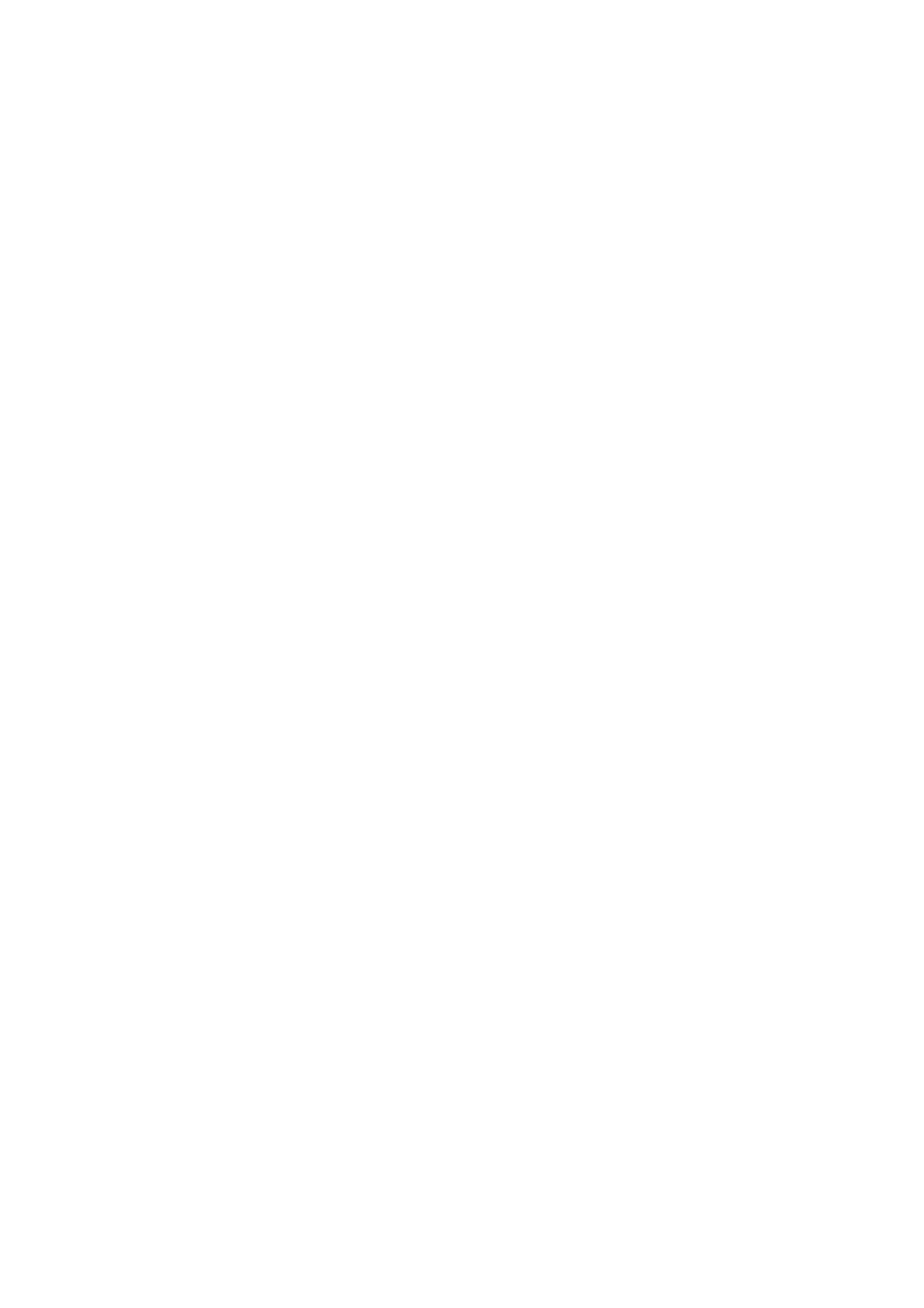### <span id="page-2-0"></span>**Preface**

This product evaluation guideline (PEG) has been approved by the Board of Stakeholders (BoS), wherein all the relevant parties in the field of Plastics piping systems of PE-X/Al, PE-RT/Al, PP-R/Al and PP-RCT/Al intended for the transport of hot and cold drinking water are represented.

The BoS was established with the purpose of implementing certification in a co-operation between certification bodies.

The co-operation is based on the General Rules for Product Certification (GRPC) wherein the mutual recognition of surveillance reports from accredited inspection bodies as well as the acceptance of test reports of accredited test laboratories is specified.

The BoS also supervises the certification activities and where necessary require the evaluation guideline to be revised. The BoS also guides the performance of certification and updates this evaluation guideline in case necessary. Wherever the term "Board of Stakeholders" is used in this PEG, the above mentioned Board of Stakeholders is meant.

This PEG for piping system certification is based on the corresponding EN ISO piping system standard(s) in combination with the hygienic requirements.

It sets requirements for type testing as well as ongoing quality surveillance by third party inspection.

The certification bodies will use this evaluation guideline in conjunction with the General Rules for Product Certification (GRPC).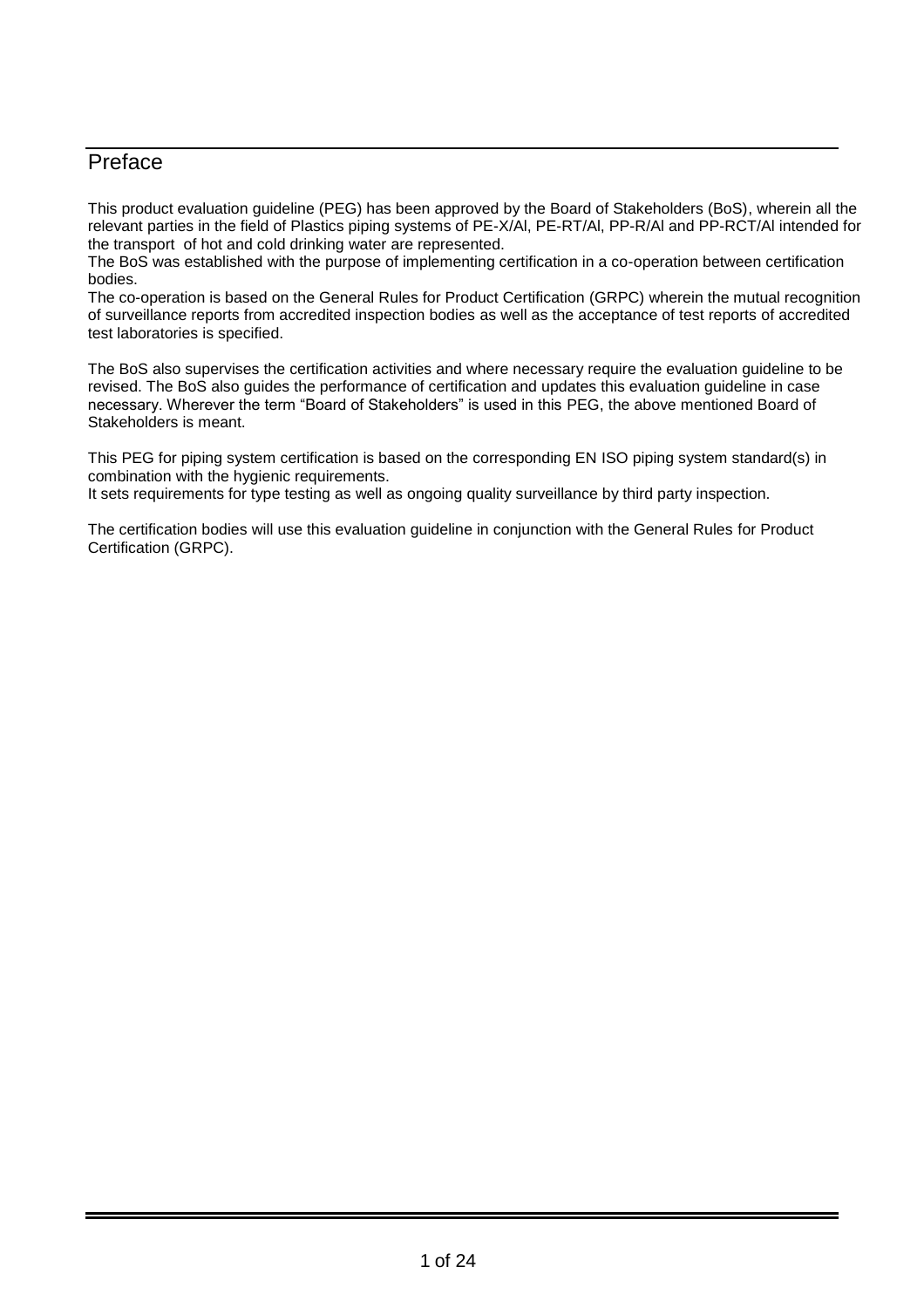# Content

| 7.3       |                                                                                                   |          |
|-----------|---------------------------------------------------------------------------------------------------|----------|
| 7.4       |                                                                                                   |          |
| 7.5       | Change in design, compound, production site, production method and extension of product range  11 |          |
|           |                                                                                                   |          |
|           |                                                                                                   |          |
|           | <b>ANNEX A Extent of testing</b>                                                                  | 12       |
|           | A.1 Type testing (TT)                                                                             | 12       |
|           | A.2 Batch release testing (BRT)                                                                   | 14       |
|           |                                                                                                   |          |
|           | A.4 Audit Test (AT)                                                                               | 14       |
|           | ANNEX B Approval scheme for organic products in contact with water indended for human consumption | 16       |
| B.1 Scope |                                                                                                   | 16       |
|           | <b>B.2 Definition and Abbreviations</b>                                                           | 16       |
|           | <b>B.2.1 Definitions</b>                                                                          | 17       |
|           | <b>B.2.2 Abbreviations</b>                                                                        | 17       |
|           | B.3. Conformity of the material<br>B.4. Assessment of the effects on water quality                | 18<br>19 |
|           | B.5. Acceptance criteria                                                                          | 21       |
|           | <b>B.5.1 Conversions factors</b>                                                                  | 21       |
|           | B.5.2 Calculation of the expected concentration of the substance in water                         | 22       |
|           | B.5.3 Assessment of product conformity                                                            | 23       |
|           | B.6 Positive lists for plastic products                                                           | 24       |
|           | B.6.1 Applicable published documents of the 4MS group                                             | 24       |
|           | B.6.2 Applicable Dutch positive list (TdL)                                                        | 24       |
|           | B.6.3. Applicable French positive list (MD)<br>B.6.4. Applicable German positive list (MB)        | 24<br>24 |
|           |                                                                                                   |          |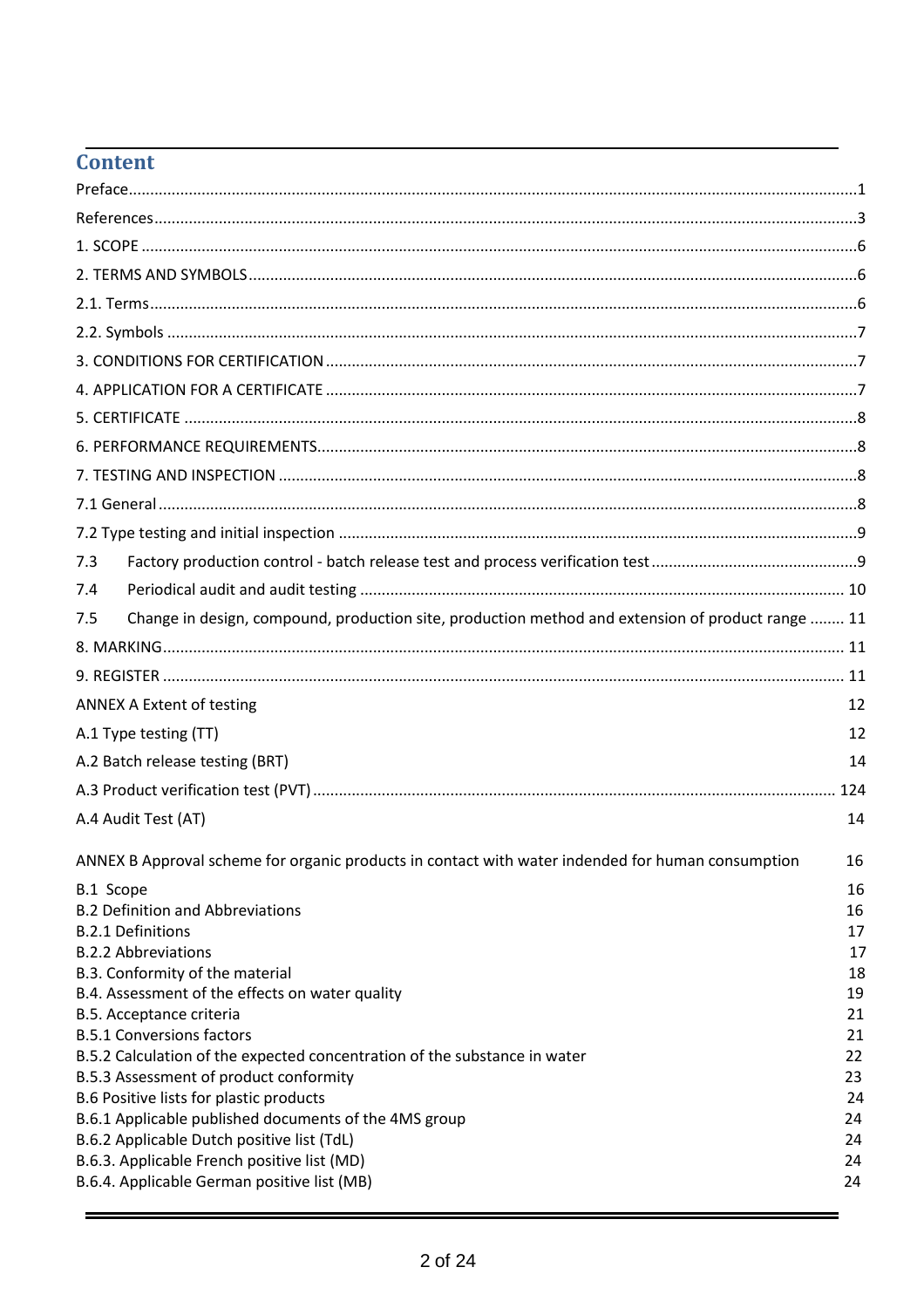# <span id="page-4-0"></span>**References**

GRPC General Rules for Product Certification

EN ISO 21003-1. *Multilayer piping systems for hot and cold water installations inside buildings –Part 1: General*

EN ISO 21003-2, *Multilayer piping systems for hot and cold water installations inside buildings –Part 2: Pipes*

EN ISO 21003-3, *Multilayer piping systems for hot and cold water installations inside buildings – Part 3: Fittings*

EN ISO 21003-5, *Multilayer piping systems for hot and cold water installations inside buildings –Part 5: Fitness for purpose of the system*

CEN ISO/TS 21003-7:2008 + Amd:2010, *Multilayer piping systems for hot and cold water installation inside buildings - Part 7: Guidance for the assessment of conformity*

EN ISO 228-1, *Pipe threads where pressure-tight joints are not made on the threads — Part 1 Dimensions, tolerances and designation*

EN ISO 527-1, *Plastics — Determination of tensile properties — Part 1: General principles*

EN ISO 527-2, *Plastics — Determination of tensile properties — Part 2: Test conditions for moulding and extrusion plastics*

EN ISO 1167-*1, Thermoplastics pipes, fittings and assemblies for the conveyance of fluids – Determination of the resistance to internal pressure - Part 1: General method*

EN ISO 1167-2, *Thermoplastics pipes, fittings and assemblies for the conveyance of fluids — Determination of the resistance to internal pressure — Part 2: Preparation of pipe test pieces*

EN ISO 1167-3, *Thermoplastics pipes, fit tings and assemblies for the conveyance of fluids - Determination of the resistance to internal pressure - Part 3: Preparation of components*

EN ISO 1167-4, *Thermoplastics pipes, fittings and assemblies for the conveyance of fluids - Determination of the resistance to internal pressure - Part 4: Preparation of assemblies*

EN ISO 2578, *Plastics — Determination of time-temperature limits after prolonged exposure to heat*

EN ISO 3126, *Plastics piping systems — Plastics components — Determination of dimensions*

EN ISO 6259-1, *Thermoplastics pipes — Determination of tensile properties — Part 1: General test method* 

EN ISO 7686, *Plastics pipes and fittings — Determination of opacity*

EN ISO 9080, *Plastics piping and ducting systems - Determination of the long-term hydrostatic strength of thermoplastics materials in pipe form by extrapolation*

EN ISO 13760, *Plastics pipes for the conveyance of fluids under pressure — Miner's rule — Calculation method for cumulative damage*

EN ISO 15874-2, *Plastics piping systems for hot and cold water installations - Polypropylene (PP) Part 2: Pipes*

EN ISO 15874-3, *Plastics piping systems for hot and cold water installations Polypropylene (PP) Part 3: Fittings*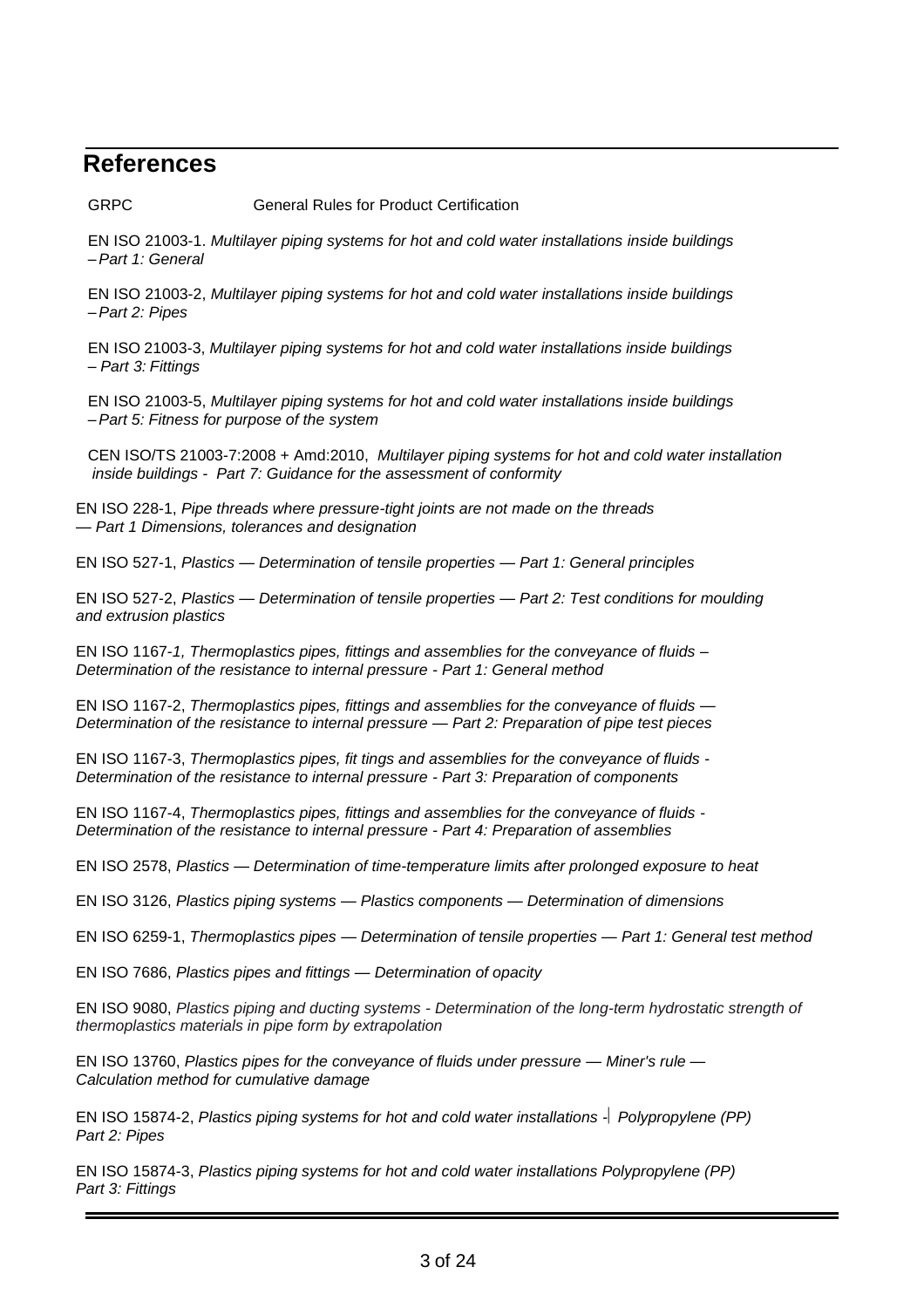EN ISO 15874-5; *Plastics piping systems for hot and cold water installations Polypropylene (PP) - Part 5: Fitness for purpose*

EN ISO 15875-2:2003, *Plastics piping systems for hot and cold water installations Crosslinked Polyethylene (PE-X) - Part 2: Pipes*

EN ISO 15875-3, *Plastics piping systems for hot and cold water installations Crosslinked polyethylene (PE-X) Part 3: Fittings*

EN ISO 15875-5, *Plastics piping systems for hot and cold water installations Crosslinked polyethylene (PE-X)- Part 5: Fitness for purpose*

EN ISO 15876-2, *Plastics piping systems for hot and cold water installations Polybutylene (PB) Part 2: Pipes*

EN ISO 15876-3, *Plastics piping systems for hot and cold water installations Polybutylene (PB) Part 3: fittings*

EN ISO 15876-5, *Plastics piping systems for hot and cold water installations Polybutylene (PB) Part 5: Fitness for purpose*

EN ISO 22391-2, *Plastics piping systems for hot and cold water installations Polyethylene of raised temperature resistance (PE-RT) Part 2: Pipes*

EN ISO 22391-3, *Plastics piping systems for hot and cold water installations Polyethylene of raised temperature resistance (PE-*RT) *Part 2: Fittings*

EN ISO 22391-5, *Plastics piping systems for hot and cold water installations Polyethylene of raised temperature resistance (PE-*RT) *Part 5: Fitness for purpose*

EN 681-1, *Elastomeric seals — Materials requirements for pipe joint seals used in water and drainage Applications — Part 1: Vulcanized rubber*

EN 681-2, *Elastomeric seals — Materials requirements for pipe joint seals used in water and drainage Applications — Part 2: Thermoplastic elastomers*

EN 712, Thermoplastics p*lastics piping systems — End-load bearing mechanical joints between pressure pipes and fittings — Test method for resistance to pull-out under constant longitudinal force*

EN 713, *Plastics piping systems — Mechanical joints between fittings and polyolefin pressure pipes — Test method for leak tightness under internal pressure of assemblies subjected to bending*

EN 1254-3, *Copper and copper alloys — Plumbing fittings — Part 3: Fittings with compression ends for use with plastics pipes*

EN 10088, *Stainless steels — Part 1: List of stainless steels*

EN 10226-1, *Pipe threads where pressure tight joints are made on the threads — Part 1: Taper external threads and parallel internal threads; Dimensions, tolerances and designation*

EN 12293, *Plastics piping systems — Thermoplastics pipes and fittings for hot and cold water — Test method for the resistance of mounted assemblies to temperature cycling*

EN 12294, *Plastics piping systems for hot and cold water — Method of test for leaktightness under vacuum*

EN 12295, *Plastics piping systems — Thermoplastics pipes and associated fittings for hot and cold water — Test methods for resistance of joints to pressure cycling*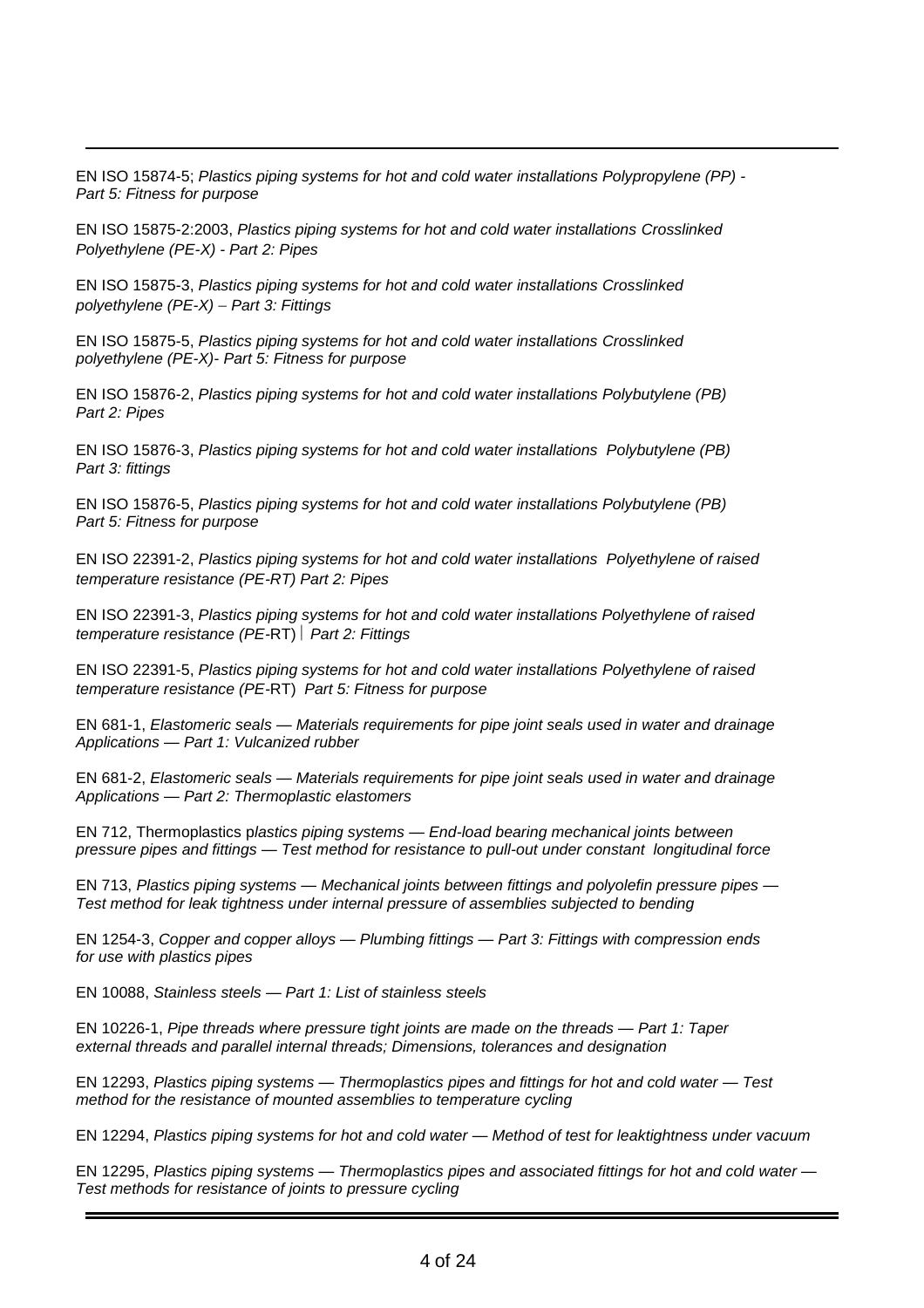ISO 2859-1, Sampling procedures for inspection by attributes — Part 1: Sampling schemes indexed by acceptable quality level (AQL) for lot-by-lot inspection

ISO 3951, Sampling procedures and charts for inspection by variables for percent nonconforming

ISO 10508, *Plastics piping systems for hot and cold water installations — Guidance for classification and design*

ISO 17454, *Plastics piping systems — Multilayer pipes — Test method for the adhesion of the different layers using a pulling rig*

ISO 17455, *Plastics piping systems — Multilayer pipes — Determination of the oxygen permeability of the barrier pipe*

ISO 17456, *Plastics piping systems - Multilayer pipes - Determination of long-term strength*

#### **Standards for hygiene testing and assessment methods**

EN 1420*, Influence of organic materials on water intended for human consumption - Determination of odour and flavour assessment of water in piping systems;*

EN 1484, *Water analysis - Guidelines for the determination of total organic carbon (TOC) and dissolved organic carbon (DOC);*

EN 1622, *Water quality - Determination of the threshold odour number (TON) and threshold flavour number (TFN)*

EN 12873-1, *Influence of materials on water intended for human consumption - Influence due to migration - Part 1: Test method for factory-made products made from or incorporating organic or glassy (porcelain/vitreous/enamel) materials*

EN 13052-1, *Influence of organic materials on water intended for human consumption - Organic materials; Determination of colour and turbidity of water in piping systems - Part 1: Test method*

EN 15768, *Influence of materials on water intended for human consumption - GC-MS identification of water leachable organic substances*

CEN/TR 16364, *Influence of materials on water intended for human consumption - Influence due to migration - Prediction of migration from organic materials using mathematical modelling*

EN 16421, *Influence of materials on water for human consumption - Enhancement of microbial growth (EMG)*

EN ISO 7027, *Water quality - Determination of turbidity*

EN ISO 7887, *Water quality - Examination and determination of colour*

Directive 98/83/EC of 3 November 1998 on the quality of water intended for human consumption

Regulation which lays down the conditions of the Approval Scheme in Portugal for products in contact with water intended for human consumption (EU Notification number 2015/234/P)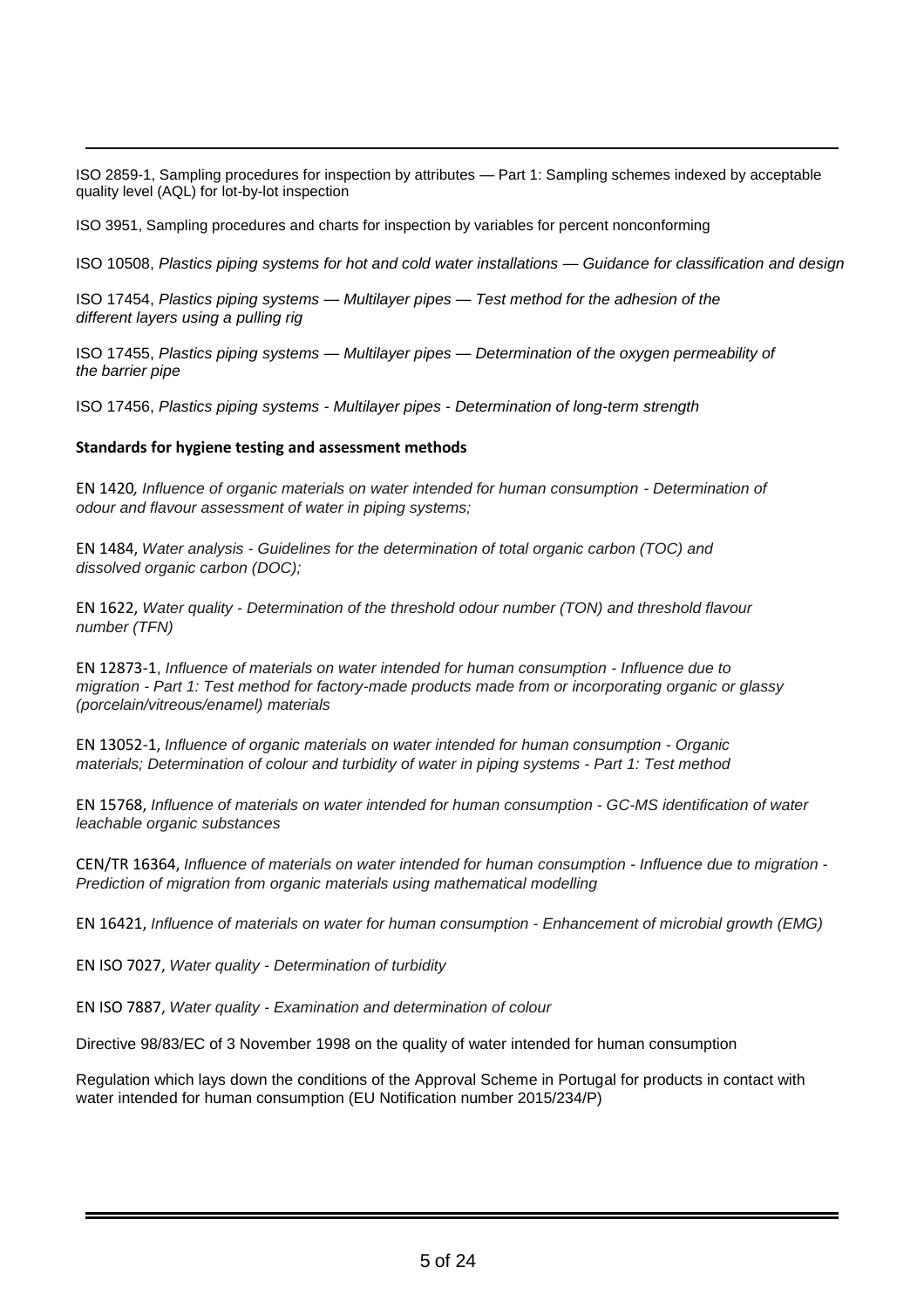# <span id="page-7-0"></span>1. SCOPE

This PEG is applicable to a multilayer piping systems of PE-X /Al, PE-RT/Al, PP-R/Al and PP-RCT/Al which is intended to be applied for hot and cold drinking water installation inside building at a design pressure (= maximum operating pressure) of 4, 6, 8 or 10 bar.

*Note: Observe national pressure requirements in drinking water installations*

The application class covered by this document is listed in Table 1.

### **Table 1: Temperature profile during 50 years**

|             | Temperature [ °C] | Lifetime  | Design coefficient |
|-------------|-------------------|-----------|--------------------|
| operation   |                   | 49 years  | 1,5                |
| max         | 80                | vear      | 1,3                |
| malfunction | 95                | 100 hours | 1.U                |

*Note: This temperature profile is in accordance with application class 2 of EN ISO 21003-1.*

All systems which satisfy the conditions specified in Table 1 shall also be suitable for the conveyance of cold water for a period of 50 years at a temperature of 20 °C and a design pressure of 10 bar.

Further the multilayer pipe of the piping system is composed of 5 layers as follows:

- Inner layer made of PE-X, PP-R, PP-RCT or PE-RT with a thickness of at least 0,5 mm.
- Adhesive layer
- Aluminum layer
- Adhesive laver
- Outer layer made of thermoplastic material (including PE-X)

The total wall thickness of the pipe consists at least of 60% plastic material.

# <span id="page-7-1"></span>2. TERMS AND SYMBOLS

### <span id="page-7-2"></span>2.1. Terms

For the purposes of this PEG, the terms given in EN ISO 21003-1, CEN/ISO/TS 21003-7, the GRPC and the following apply:

**Applicant**: the party that applies for a certificate

**Piping system:** the set of pipes and fittings including transition fitting (thread adaptors) as well as optionally sealing, expansion pieces and other piping components. Remark: Installation tools are not part of the system.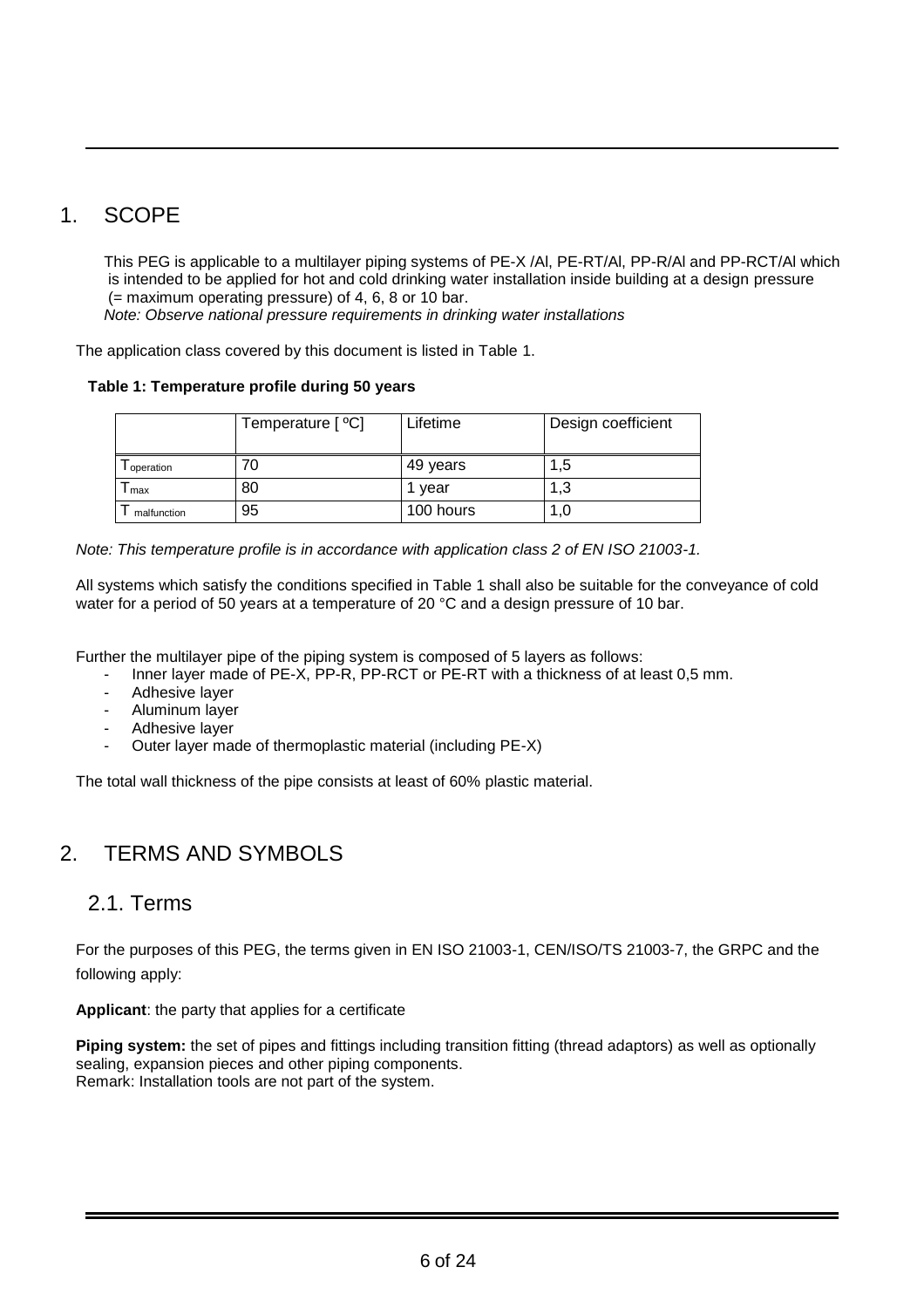# <span id="page-8-0"></span>2.2. Symbols

For the purposes of this PEG, the terms given in EN ISO 21003-1, CEN/ISO/TS 21003-7, the "Internal regulation for product certification" and the following apply:

| <b>BoS</b>  | <b>Board of Stakeholders</b>                                                                   |
|-------------|------------------------------------------------------------------------------------------------|
| <b>PEG</b>  | <b>Product Evaluation Guideline</b>                                                            |
| <b>GRPC</b> | General Rules of Product Certification                                                         |
| FPC         | Factory production control                                                                     |
| <b>BRT</b>  | Batch release test                                                                             |
| <b>PVT</b>  | Product verification test                                                                      |
|             | 4MS-Group: Collaboration of 4 European Member States (MS) France, Germany, the Netherlands and |
|             | the United Kingdom Great Britain                                                               |
| PE-X        | cross-linked polyethylene                                                                      |
| PE-RT       | Polyethylene of raised temperature resistance                                                  |
| PP-R        | Polypropylene random copolymer                                                                 |
| PP-RCT      | Polypropylene random crystallinity temperature                                                 |
|             |                                                                                                |

# <span id="page-8-1"></span>3. CONDITIONS FOR CERTIFICATION

The issuing of a certificate requires that the applicant commits himself to follow the GRPC and this PEG.

# <span id="page-8-2"></span>4. APPLICATION FOR A CERTIFICATE

The applicant shall use the application form from the CB to choose the requested certification. This application form shall be send to one of the chosen certification bodies.

The application shall include:

- Reports covering type tests and initial inspection according to clause 7.1 and description of each component intended to be covered in the certificate. Technical specifications and when appropriate, drawings can be used. Type test reports or any other reports should preferably be presented in English language.
- Specification of the raw material used in pipes and fittings including the name of its manufacturer.
- If applicable information concerning manufacturer and type of the sealing rings, together with documentation that the sealing ring material meets the requirements of the relevant standard, EN 681-1, either by a valid certificate or with test reports from an accredited body.
- Description of the manufacturer´s internal quality control system (quality plan) and instructions for factory production control of the relevant product according to clause 7.2.
- Sample of existing marking on the product..
- Installation manual

Certificates can only be issued to the supplier of the piping system.

*Note: The applicant may purchase externally parts of the complete piping system (e. g pipes, fittings or other components) which are in the scope of the certification. In such case, the supplied parts shall either be certified by the supplier under his own brand, or they shall be considered as subcontracted products and shall be certified as such under the applicant's brand.*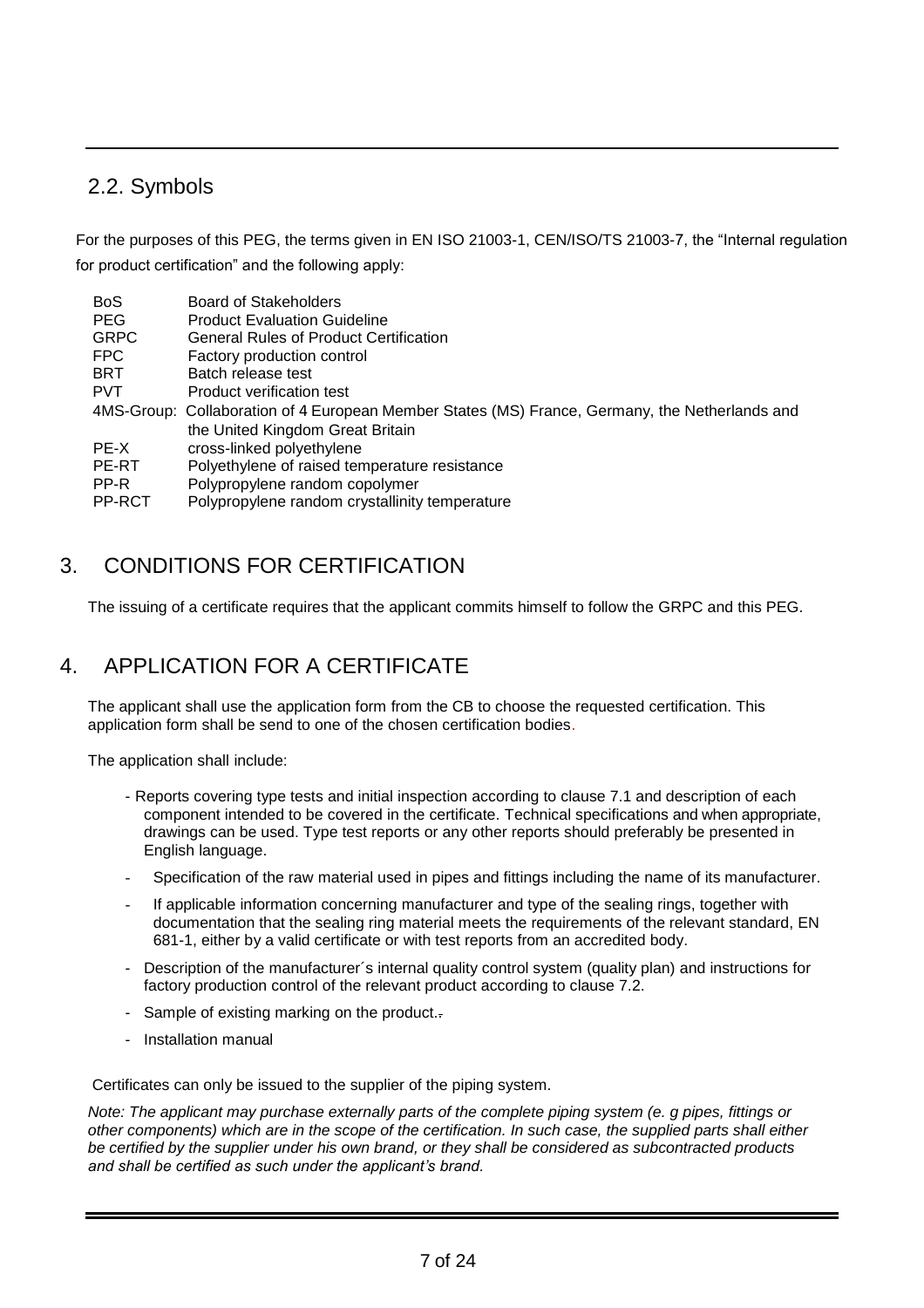# <span id="page-9-0"></span>5. CERTIFICATE

The certificate can be granted when all requirements of this document are met, including the requirements of the GRPC. The certificate may include information about the production sites of the certified pipes and fittings.

# <span id="page-9-1"></span>6. PERFORMANCE REQUIREMENTS

The pipes, fittings and joints of the piping system as specified in clause 1 shall be tested with regard to their proper functioning.

All requirements of the tests in EN ISO 21003 part 1, 2, 3 and 5 have to be fulfilled, see Annex A.

For metal parts the 4MS requirements apply.

All organic components of the installation system in contact with drinking water have to fulfill the hygienic requirements of Annex B.

# <span id="page-9-2"></span>7. TESTING AND INSPECTION

### <span id="page-9-3"></span>7.1 General

Testing and inspection include:

- type testing and initial inspection, clause 7.2
- factory production control (BRT, PVT), clause 7.3
- periodical inspection and audit testing (AT), clause 7.4
- Change in design, compound, production method, production site and extension of product range, clause 7.5

For testing and inspection the grouping, i.e. the pressure groups, the size groups and the type of fittings groups, according to NWIP CEN ISO/TS 21003 part 7 (2015) applies.

#### **Table 2**

| <b>Pressure group</b> | Operating pressure, $p_{op}$<br>bar |
|-----------------------|-------------------------------------|
|                       | 4:6                                 |
|                       | 8:10                                |

#### **Table 3**

| Size group                              |                         |                      |      |
|-----------------------------------------|-------------------------|----------------------|------|
|                                         |                         |                      |      |
| Nominal outside<br>diameter, $d_n$ , mm | $\geq$ 10 and $\leq$ 26 | $>$ 26 and $\leq$ 63 | > 63 |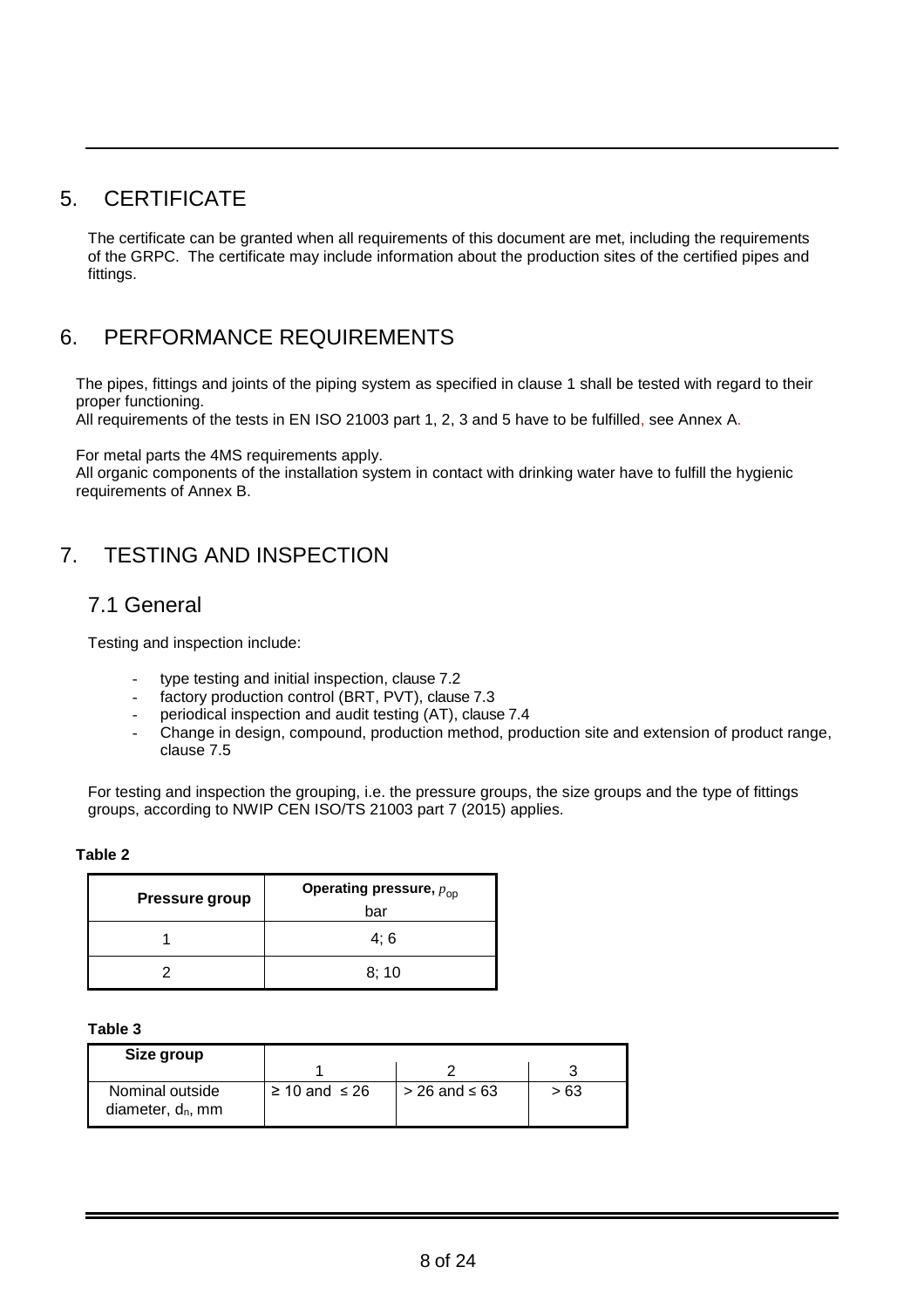Fittings are divided into groups according to Table 4.

or..to Table 3 of CEN ISO/TS 21003-7:2008 + Amd:2010

#### **Table 4**

| <b>Fitting group</b> | <b>Fitting type</b>                                                                                        |
|----------------------|------------------------------------------------------------------------------------------------------------|
|                      | Elbows, tees, reducers, couplers, end caps                                                                 |
|                      | Unions, flange adaptors, transition fitting,<br>adaptor pieces and/or<br>their plastics parts, plus others |

*Note: The fitting groups are according to NWIP CEN ISO/TS 21003 part 7 (2015).*

### <span id="page-10-0"></span>7.2 Type testing and initial inspection

### **7.2.1 Type testing**

Type testing shall be carried out on material/compound, pipes and fittings, which are to be included in the certificate and to the extent stated in Table A.1, A.2, A.3, A.4 and A.5.

For characteristics which require third party involvement, the testing shall be carried out by a testing laboratory according to the GRPC.

The type test report shall confirm that all requirements are fulfilled with regard to the relevant material/compound and pipes/fittings and verify that the manufacturers test results are available and fulfils the requirements in this PEG. The type test report shall state the designation of material from which the pipes and fittings are made.

#### **7.2.2 Initial inspection**

The initial inspection shall be carried out by an inspection body according to the GRPC.

The initial inspection shall verify that the manufacturers system for quality assurance for relevant products at the production site(s) is according to EN ISO 9001.

Note: The use of a common CCB check list for the initial inspection list is preferred.

### <span id="page-10-1"></span>7.3 Factory production control (FPC), batch release test (BRT) and process verification test (PVT)

The manufacturer is responsible for demonstrating through described procedures and written instructions that pipes and fittings fulfill the requirements of this PEG.

The manufacturer is responsible for ensuring that the instructions concerning the internal quality inspection are available for the personnel in the language of the manufacturing country concerned.

Records of the internal control shall be dated, traceable and available to the external inspector according to clause 7.4.

The records shall include information of - or traceability to

- Type of raw material
- Certificate of raw material
- Recipe identification / designation
- Batch number
- Date of production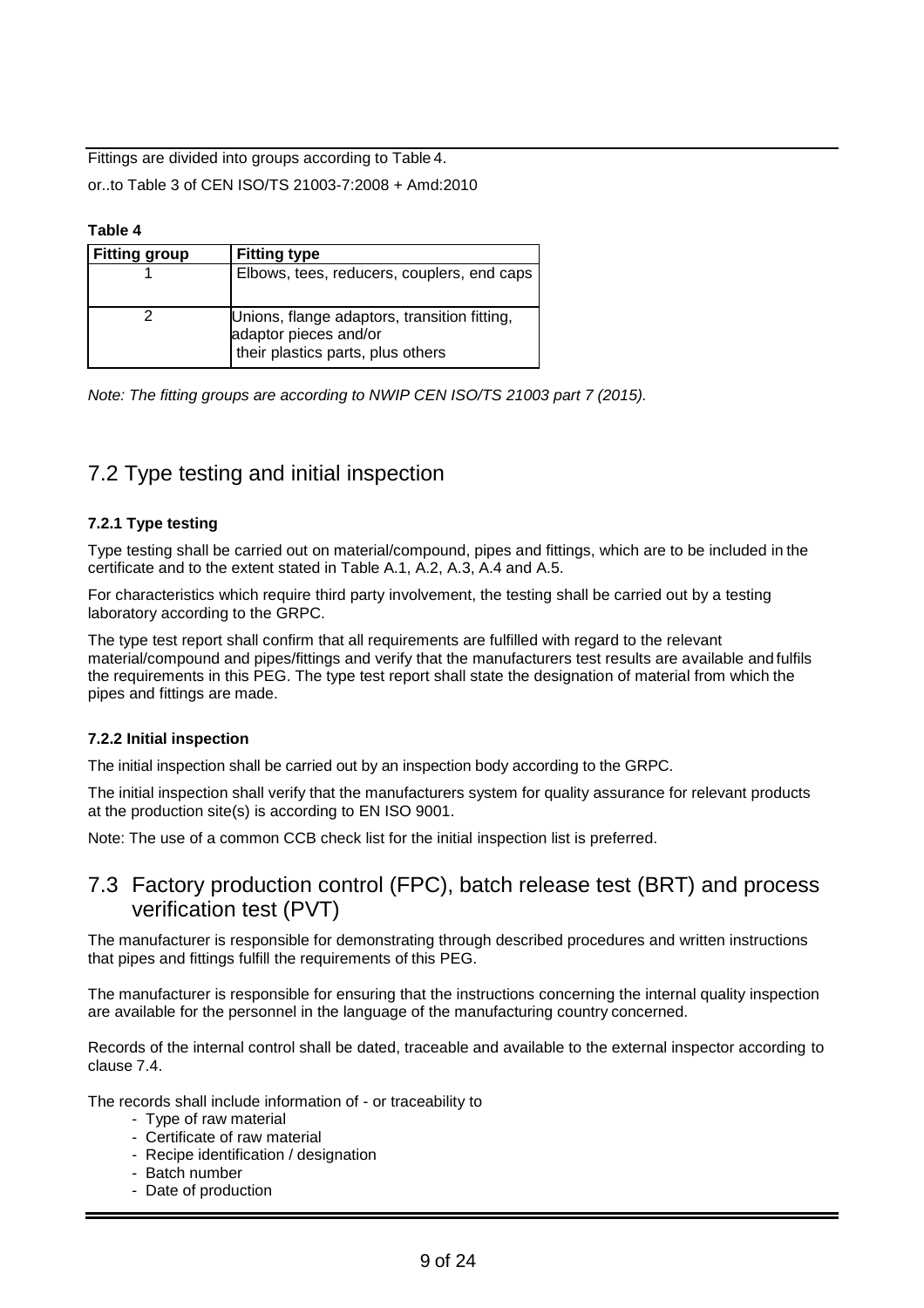### **7.3.1 Batch release test (BRT)**

Batch release testing is carried out by the producer and includes determination of the characteristics listed in tables A.6 and A.7 with the specified minimum sampling frequencies. Documentation from the control should be kept at least for 5 years.

The manufacturer shall specify a batch or lot in his quality plan.

A batch or lot shall only be released for supply when all the relevant tests and inspections have been carried out at least once at the specified frequencies and the requirements have been met.

If a product fails in respect of any characteristic given in Table A.6 and A.7, as applicable, the batch or lot shall be rejected or the retest procedure shall be performed for the characteristic on which the product failed.

The retest procedure shall be given in the manufacturer's quality plan.

### **7.3.2 Product Verification test (PVT)**

Product verification testing is carried out by the producer and includes determination of the characteristics listed in tables C.8 and C.9 with the specified minimum sampling frequencies.

Documentation from the control should be kept at least for 5 years.

If a product does not conform to the requirements in respect of any characteristic given in Table A.8 and A.9, as applicable, the retest procedure detailed in the manufacturer's quality plan shall be performed. If the retest procedure does not confirm conformity of the product to the requirements, then the process shall be investigated and corrected in accordance with the procedures given in the manufacturer's quality plan, as well as to verify the characteristics given in Table A.7 to Table A.8, as applicable.

A test performed as an AT does not need to be repeated as a PVT.

#### **7.3.3 Indirect testing**

Generally, testing shall be performed using the test methods referred to ISO 21003. Indirect testing may be used for BRT characteristics as given in Table A.6 and Table A.7. Indirect testing shall not be used for TTs, PVTs or ATs.

The indirect test method used and the correlation or safe relationship of the indirect testing to the specified testing shall be documented in the manufacturer's quality plan. The continuing validity of the indirect testing shall be checked at regular intervals.

In cases of dispute, the BRT as specified in Table C.6 and Table C.7 shall be used. The indirect testing shall be accepted by certification body.

# <span id="page-11-0"></span>7.4 Periodical audit and audit testing

Periodical audit and the audit testing of all system components (materials/compounds, multilayer pipes as well as fittings made of plastic and metallic materials), as part of the current certificate shall be carried out according by an inspection body and testing laboratory according to the specifications defined in the GRPC.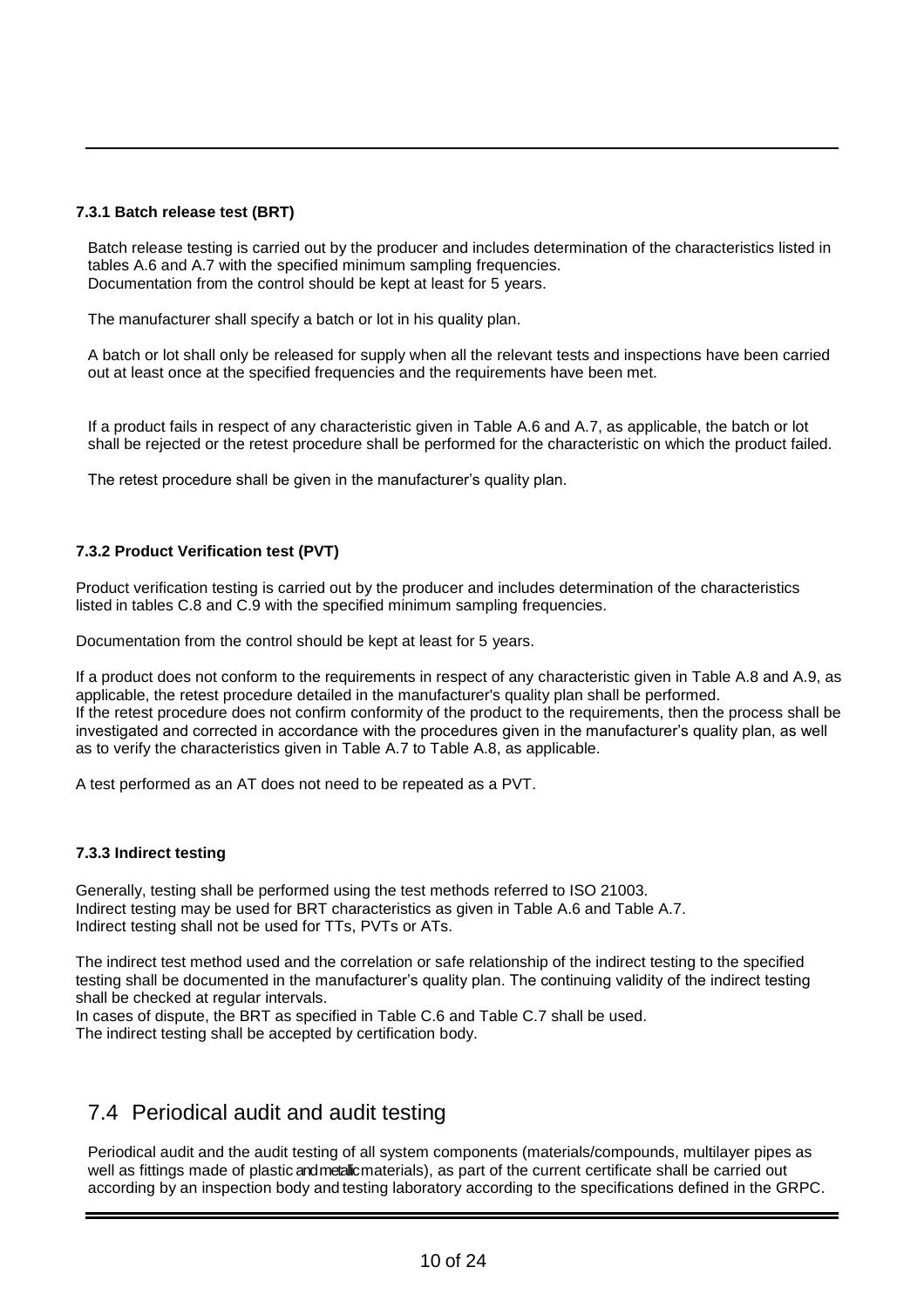The periodical audit shall verify that the manufacturers FPC system for the relevant products at the production site(s) is according to this PEG.

If the requirements are not fulfilled the certification body decides, if necessary in consent with the inspection body/testing laboratory concerned, which actions shall be taken.

Deficiencies in the internal control and/or in the test results may result in a cancelling of the approval marking temporarily or definitely until actions are taken to state correct quality. The certification bodymay even extend the number of testing to be carried out within a fixed period.

Note: See the GRPC

### <span id="page-12-0"></span>7.5 Change in design, compound, production site, production method and extension of product range

Relevant type testing shall not only be carried out on new systems, but whenever there is a change in design, compound, production site or production method, other than routine in-process adjustments, and/or whenever there is an extension of the product range.

In all these cases the characteristics according to NWIP CEN ISO/TS 21003 part 7 (2015) has to be tested.

The applicant shall in advance inform the certification body of any relevant change. Only products with changes approved by the CB can be certified.

# <span id="page-12-1"></span>8. MARKING

Pipes and fittings included in the certificate shall be marked with:

- Information according to EN ISO 21003-2 clause 16 or EN ISO 21003-3 clause 12 respectively.
- The conformity mark according to the specific rules of the CB, see the table 2 of the GRPC
- If relevant, the certificate number

### <span id="page-12-2"></span>9. REGISTER

Register of approved systems according to this product evaluation guideline can be found onthe homepage of each certification bodies of this co-operation, see GRPC, table 1.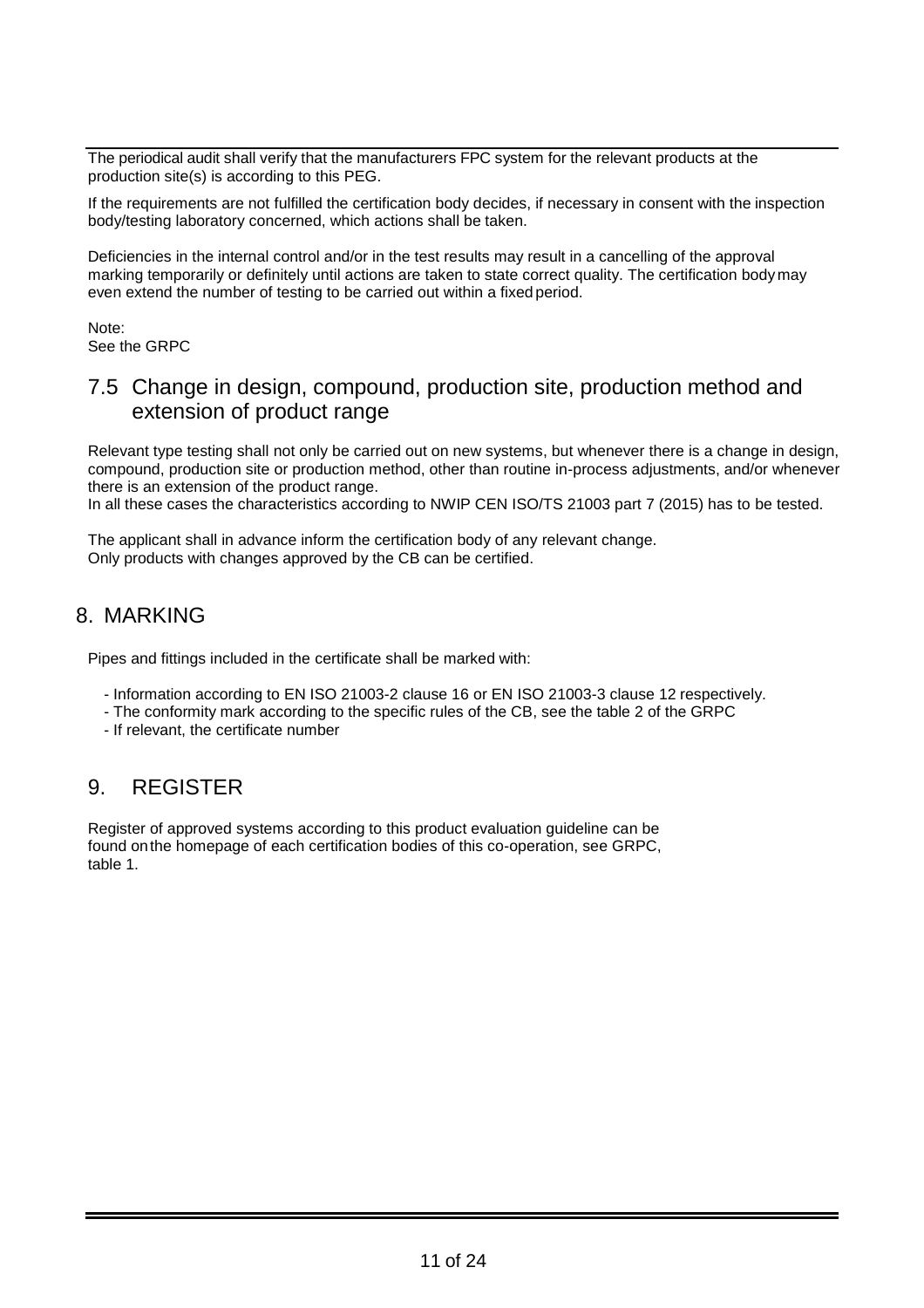### **ANNEX A**

### **Extent of testing**

### <span id="page-13-0"></span>**A.1 Type testing (TT)**

### **Table A.1.1 — Characteristics of PE-X /Al, PE-RT/Al, PP-R/Al and PP-RCT/Al pipes that require type testing (TT)**

See CEN ISO/TS 21003-7:2008 + Amd 1:2010, table 5

The hygiene requirements find in Annex B of this document.

### **Table A.1.2 — Characteristics of plastic fittings that require type testing (TT)**

See CEN ISO/TS 21003-7:2008 + Amd 1:2010, table7

The hygiene requirements find in Annex B of this document.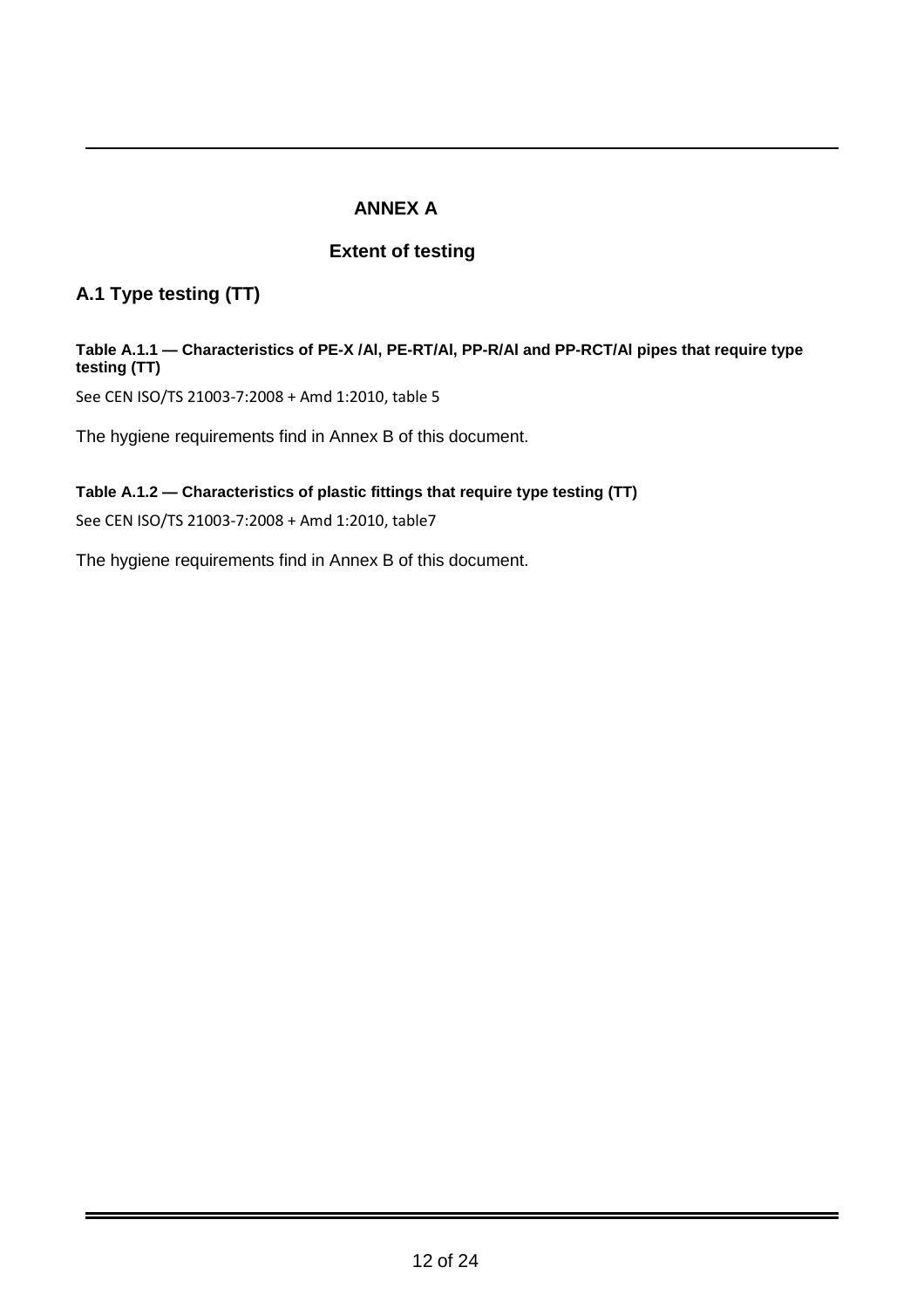### **Table A.1.3 Metal fittings - Characteristics of metal fittings that require type testing (TT)**

|                                                                                                                                                                                                                        | Reference to part                                                                                                                                                                                                                                                                                                                                             |           |           |           | Conditions requiring test b |           | <b>Sampling procedure</b>                                                                                                           |                                                                                                                                                 |
|------------------------------------------------------------------------------------------------------------------------------------------------------------------------------------------------------------------------|---------------------------------------------------------------------------------------------------------------------------------------------------------------------------------------------------------------------------------------------------------------------------------------------------------------------------------------------------------------|-----------|-----------|-----------|-----------------------------|-----------|-------------------------------------------------------------------------------------------------------------------------------------|-------------------------------------------------------------------------------------------------------------------------------------------------|
| Characteristic                                                                                                                                                                                                         | and clause or<br>subclause of<br><b>ISO 21003</b><br>2008                                                                                                                                                                                                                                                                                                     | L         | D         | M1        | P                           |           | <b>El Manufacturer</b>                                                                                                              | <b>Certification</b><br>body; b                                                                                                                 |
| Influence on water intended for<br>human consumption<br>see Annex B                                                                                                                                                    |                                                                                                                                                                                                                                                                                                                                                               | $\ddot{}$ |           | $\ddot{}$ | $\ddot{}$                   | +<br>d    |                                                                                                                                     | See table C.5<br>1 test piece of<br>smallest diameter                                                                                           |
| Material:<br><b>Brass/Red Brass:</b><br>EN 12163- EN 12168<br>EN 1982                                                                                                                                                  |                                                                                                                                                                                                                                                                                                                                                               |           |           |           |                             |           |                                                                                                                                     | Evaluation<br>checked by<br>certification body                                                                                                  |
| <b>Stainless steel:</b><br>EN 10088<br>EN 10283<br><b>Fittings:</b><br>EN 1254-3<br>EN 1254-6<br>EN 1254-8                                                                                                             | Part 3, Clause 5.3                                                                                                                                                                                                                                                                                                                                            | $\ddot{}$ |           | $\ddot{}$ | $\ddot{}$                   |           | One evaluation<br>per material                                                                                                      |                                                                                                                                                 |
| Sealing elements<br>according to EN 681-1                                                                                                                                                                              | Part 3 Clause 9.3                                                                                                                                                                                                                                                                                                                                             | $\ddot{}$ | $\pmb{+}$ | $+ -$     |                             | +         |                                                                                                                                     | One evaluation acc.<br>to EN 681-1:2006-<br>11, table 3e                                                                                        |
| Appearance                                                                                                                                                                                                             | Part 3, Clause 6.1                                                                                                                                                                                                                                                                                                                                            | $\ddot{}$ | $\ddot{}$ | $\ddot{}$ | $\ddot{}$                   |           | 5 test pieces/<br>+ size/fitting type f                                                                                             | 5 test pieces of one<br>diameter/ size<br>group/ fitting type                                                                                   |
| <b>Dimensions</b>                                                                                                                                                                                                      | Part 3, Clause 7                                                                                                                                                                                                                                                                                                                                              | $\ddot{}$ | $\pmb{+}$ | $\ddot{}$ | $\ddot{}$                   |           | 5 test pieces/<br>+ size/fitting type f                                                                                             | 5 test pieces of one<br>diameter/ size<br>group/ fitting type                                                                                   |
| Resistance to internal pressure                                                                                                                                                                                        | Part 3, Clause 8                                                                                                                                                                                                                                                                                                                                              | $\ddot{}$ | $\ddot{}$ | $\ddot{}$ |                             | $\ddot{}$ | 3 test pieces/ size/<br>fitting type for the<br>relevant design<br>pressure and<br>appropriate class of<br>application <sup>†</sup> | 3 test pieces of one<br>diameter/ size<br>group/ fitting type<br>for the relevant<br>design pressure and<br>appropriate class of<br>application |
| Marking                                                                                                                                                                                                                | Part 3, Clause 11                                                                                                                                                                                                                                                                                                                                             | $\ddot{}$ | $\ddot{}$ | $\ddot{}$ | $\ddot{}$                   |           | 5 test piece/ size/<br><sup>+</sup> fitting type <sup>f</sup>                                                                       | 5 test piece of one<br>diameter/ size<br>group/ fitting type                                                                                    |
| b<br>Ŀ.<br>initial type test;<br>D:<br>change in design;<br>change of material;<br>$M1$ :<br>Р:<br>E:<br>extension of product range;<br>test to be carried out.<br>$\ddotsc$<br>d<br>е<br>material as the pipe.<br>S/V | change of production site (same product)<br>Recommended sampling procedure for a testing laboratory working for a certification body<br>Positive list compliance (see table C.5) does not need to repeated if the fitting is made from the same<br>Only if the extension of product range consist of introducing a reference of a smaller diameter. (increase |           |           |           |                             |           | in                                                                                                                                  |                                                                                                                                                 |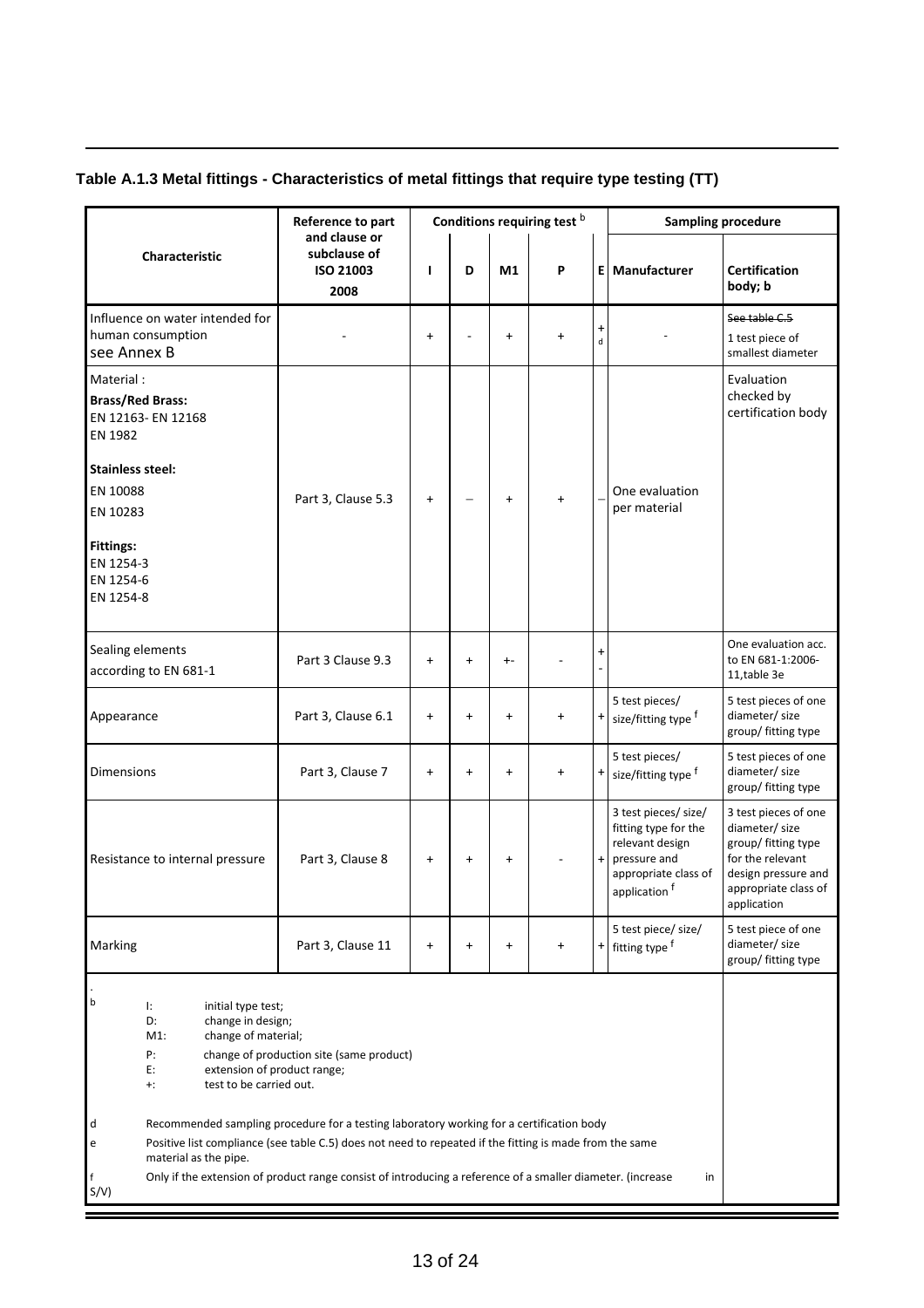**Table A.1.4 — Characteristics of fitness for purpose of the system that require type testing (TT)**

See CEN ISO/TS 21003-7:2008 + Amd 1:2010, table 8

The hygiene requirements find in Annex B of this document.

### **A.2 Batch release testing (BRT)**

**Table A.2.1 - Characteristics of pipes and minimum sampling frequencies for BRT** See CEN ISO/TS 21003-7:2008 + Amd 1:2010, table 9

The hygiene requirements find in Annex B of this document.

**Table A.2.2 — Characteristics of fittings and minimum sampling frequencies for BRTs**  See CEN ISO/TS 21003-7:2008 + Amd 1:2010, table 9

The hygiene requirements find in Annex B of this document.

### **A.3 Process Verification Test (PVT)**

**Table A.3.1 Characteristics of pipes and minimum sampling frequencies for PVT** See CEN ISO/TS 21003-7:2008 + Amd 1:2010, table 10

The hygiene requirements find in Annex B of this document.

**Table A.3.2 Characteristics of fittings and minimum sampling frequencies for PVT for fittings** See CEN ISO/TS 21003-7:2008 + Amd 1:2010, table 10

The hygiene requirements find in Annex B of this document.

### **A.4 Audit test (AT)**

**Table A.4.1 Characteristics of pipes and minimum sampling frequencies for AT** See CEN ISO/TS 21003-7:2008 + Amd 1:2010, table 11

The hygiene requirements find in Annex B of this document.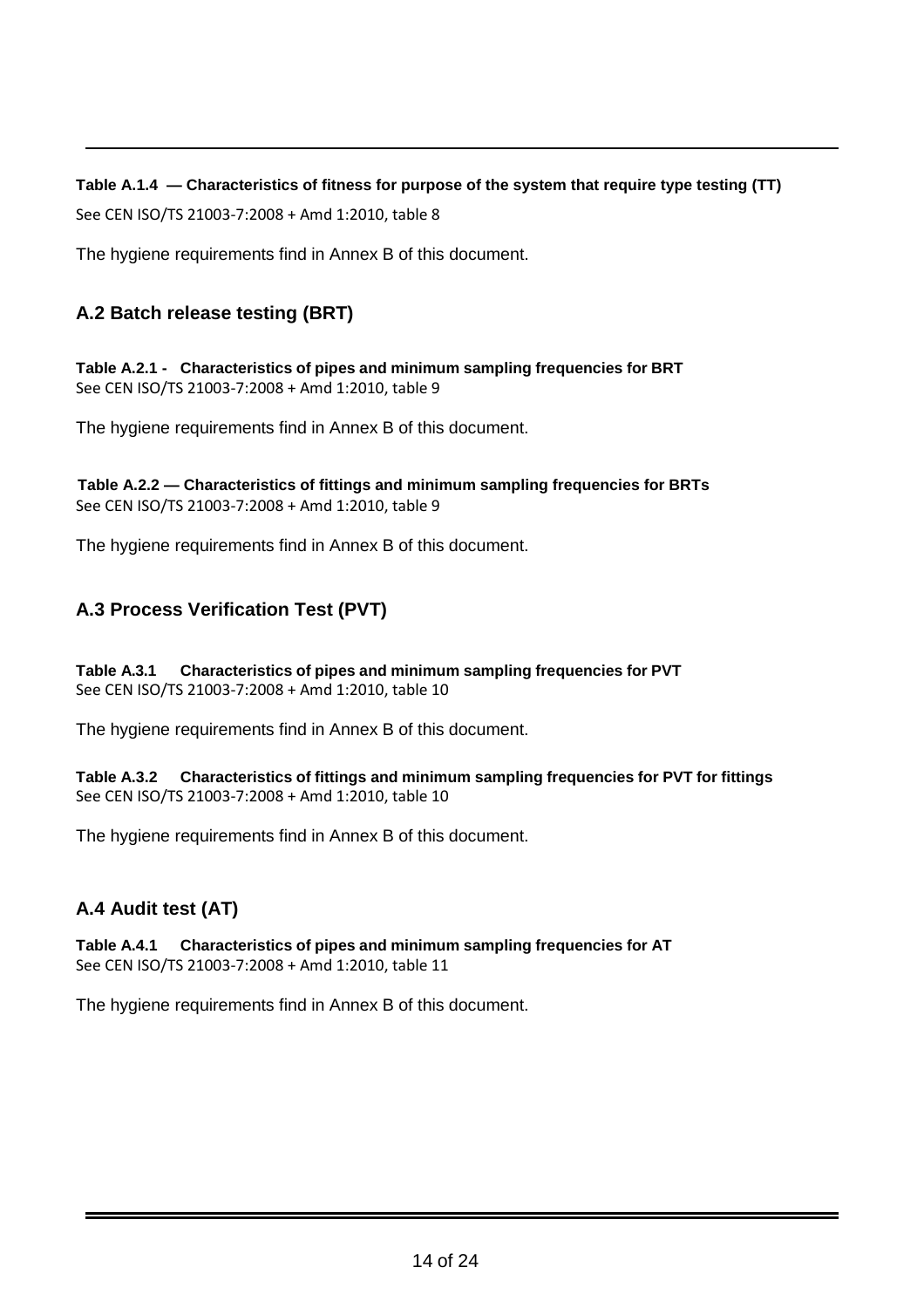### **Table A.4.2 Characteristics of fittings and minimum sampling frequencies for AT** See CEN ISO/TS 21003-7:2008 + Amd 1:2010, table 11

| <b>Characteristic</b>                                | Reference to part and<br>clause or subclause of<br><b>ISO 21003</b> | <b>Minimum sampling frequency</b> |  |  |
|------------------------------------------------------|---------------------------------------------------------------------|-----------------------------------|--|--|
| Influence on water intended<br>for human consumption |                                                                     | One test piece per 5 years        |  |  |
| Positive list compliance a                           |                                                                     | One test piece per years          |  |  |
| <b>TOC</b>                                           |                                                                     | One test piece per years          |  |  |

Details for the hygiene requirements find in Annex B of this document

### **Table A.4.3 Characteristics for fitness for purpose and minimum sampling frequencies for AT**

See CEN ISO/TS 21003-7:2008 + Amd 1:2010, table 11

The hygiene requirements find in Annex B of this document.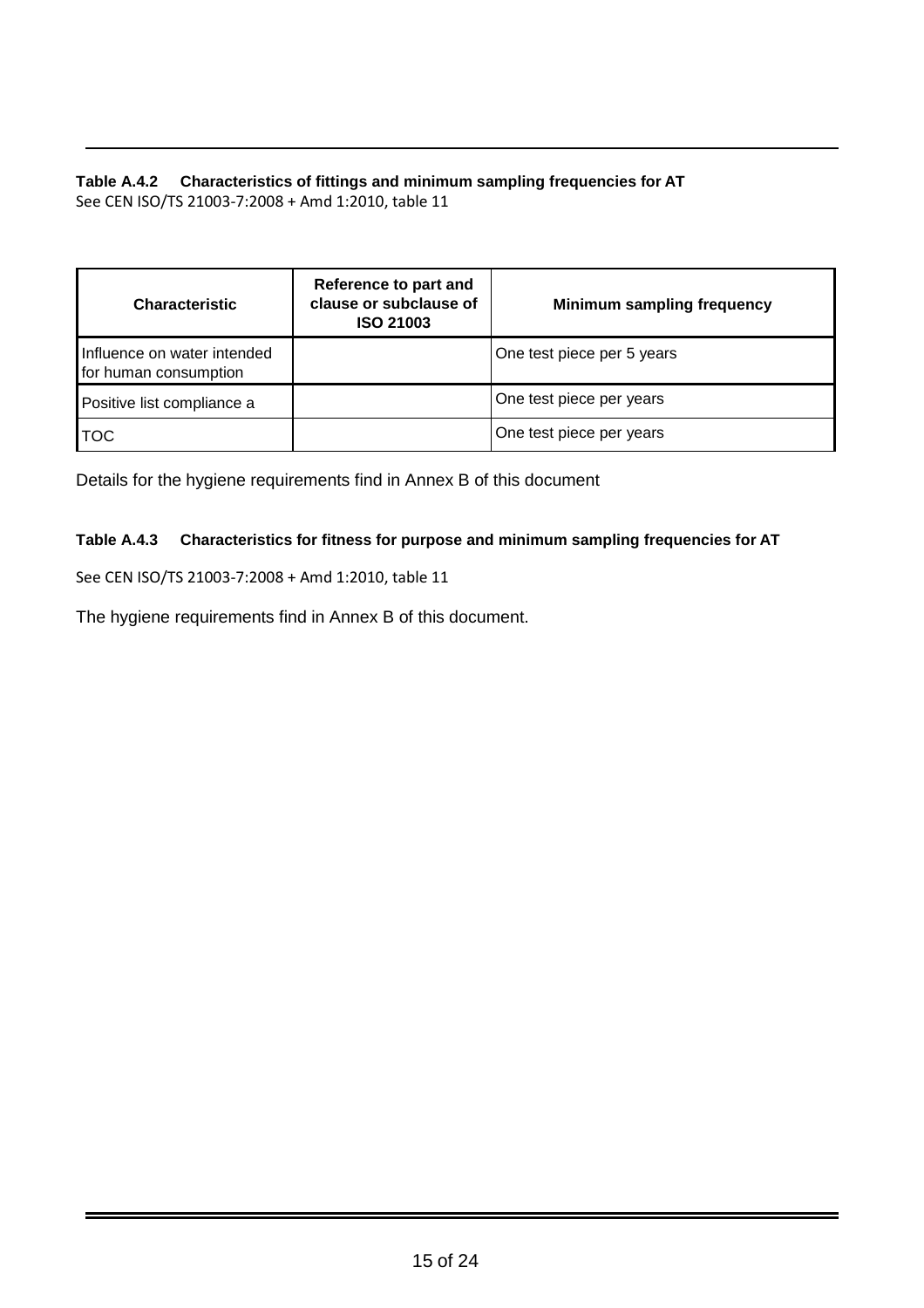### **ANNEX B**

### <span id="page-17-0"></span>**Approval scheme for organic products in contact with water intended for human consumption**

#### **1 Scope**

.

The pipes, fittings and joints of the piping system as specified in clause 1 "Scope" shall be suitable for the transport of water intended for human consumption. This annex lays down the assessment scheme for this characteristic, and is applicable to products made completely or partly from plastic materials.

Note 1: This Annex is a concrete implementation of the Article 10 of the Directive 98/83/EC of 3 November 1998 on the quality of water intended for human consumption and is based on the scheme notified to the European commission (Notification number 2015/234/P).

Note 2: As long as no European hygienic scheme is in place, only the characteristics relevant for the EU member state for which the approval is requested, shall be tested.

This Annex does not apply to elastomers prepared from natural or synthetic rubber materials, nor to metals.

### **2 Definitions and Abbreviations**

#### **2.1 Definitions**

For the purpose of this scheme of assessment, the following definitions shall apply:

- a) 'Additive' means a substance which is intentionally added to plastics materials to achieve a physical or chemical effect during processing of the plastic or in the final material or product; it is intended to be present in the final material or product;
- b) 'Production aid' shall mean any substance which initiates polymerization and/or controls the formation of the macromolecular structure and/or provide a suitable medium for polymer or plastic manufacturing; it may be present but is neither intended to be present in the final materials or products nor has a physical or chemical effect in the final material or product;
- c) 'Ancillary substances, means all substances other than additives and/or monomers and starting substances;
- d) 'Maximum reference concentration' shall mean the maximum allowable concentration of a substance in water intended for human consumption, which shall correspond to Drinking Water directive 98/83/EC or in reference bibliography;
- e) 'Maximum tolerable concentration at the tap (MTC<sub>tap</sub>) shall mean the maximum permitted amount of a substance that may migrate to tap water, in order to ensure that the material in contact with the water does not pose a risk to the health of consumers;
- f) 'Component' shall mean a part manufactured out of a specific material, placed on the market as a product, part of an assembled product or as a separate part. Components may be considered as products and be individually approved (e.g. O-ring, gaskets) or tested in the final product (e.g. valve);
- g) 'Composition' or 'Chemical formulation' shall mean the description of the nature and proportions of the different chemical substances found in a material;
- h) 'Conversion Factor' 'FC' shall mean the factor used to convert the result obtained in the migration test carried out on the product to be approved, for an average concentration representative of the real situation. The concentration is calculated and subsequently compared against the maximum tolerable concentration of the analyte in the water intended for human consumption;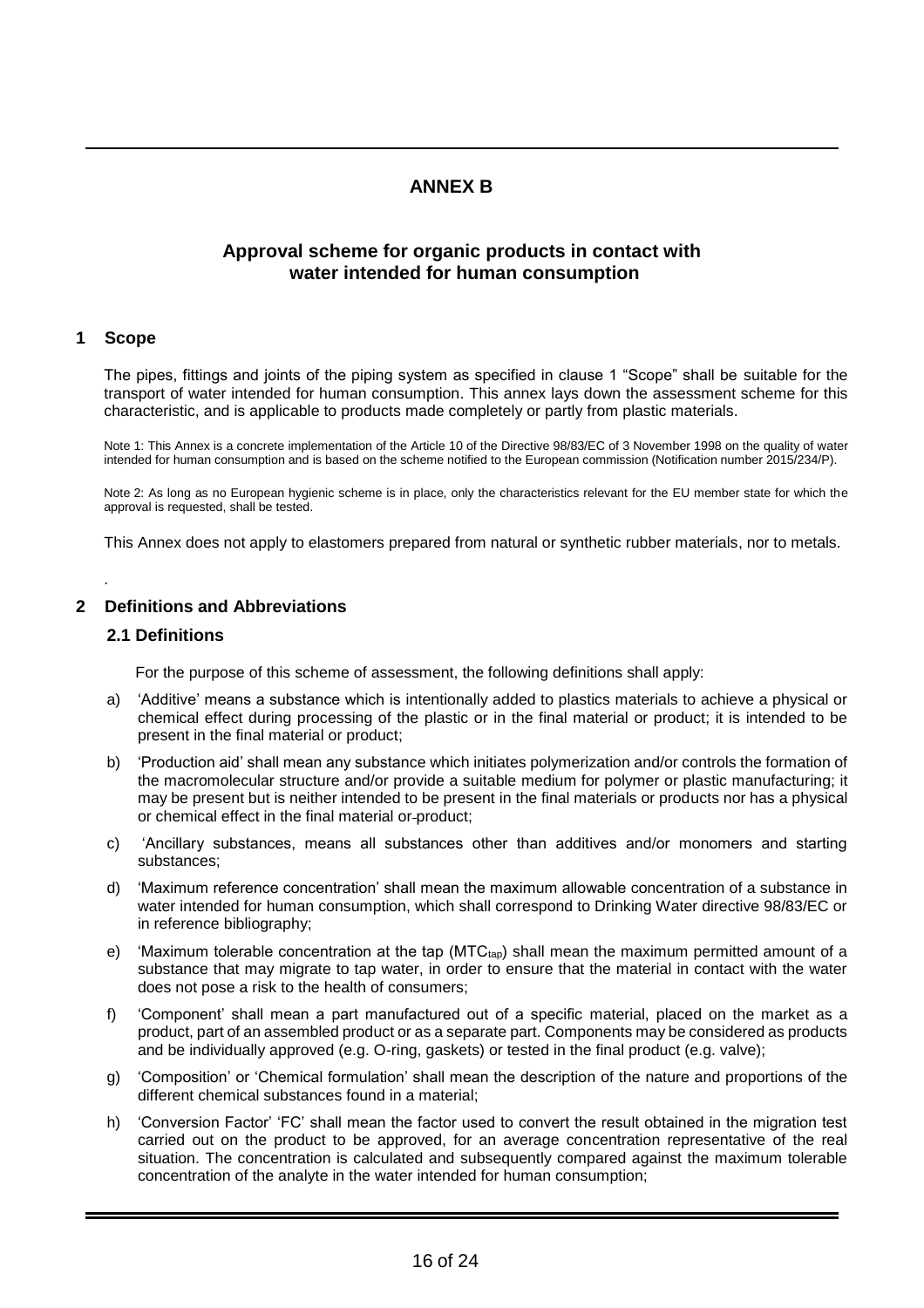i) 'Positive List' shall mean a list of chemical substances accepted for the manufacture of a material or product to be used in contact with water intended for human consumption, after being assessed and in compliance with the criteria laid down in the clause 7of this Scheme of Assessment;

Note: As long as the 4MS group has not finalized a common and mutual recognized positive list (i. e. the so-called "4MS Plastic Core List"), the applicable reference documents are listed in clause 7

j) 'Material' shall mean the prepared form of a substance or combination of substances, in a specific formulation and suitable for use in a manufacturing process;

Note: The word "Compound" or "Formulation" is often used as an alternative to "Material".

- k) 'Product' shall mean the manufactured item or component thereof, which is clearly identified and in its finished form shall be submitted by the product supplier to the certification and/or approval process. The product may be a component or equipment which is in contact with water throughout the entire water supply system from the source, treatment and distribution network to the consumer's tap;
- l) 'Substance' shall mean a chemical element and its compounds in the natural state or obtained by any manufacturing process, including any additive necessary to preserve its stability and any impurity deriving from the process used but excluding any solvent which may be separated without affecting the stability of the substance or changing its composition.
- m) 'Product type' may be the following: a product consisting of a single material or of different materials; a multicomponent product (a product assembled with two or more components, possibly of different materials, such as meters, taps, showers); a multilayer product (a product including two or more layers which are interlinked to form a single item).
- n) 'Product supplier' is the person, company or organisation placing the product on the market in the European Union and responsible for its compliance certification.
- o) 'Material or component supplier' is the person, company or organisation supplying a material or component which is used in the construction of the product by the product supplier.
- p) 'Certification body' is the accredited third-party organisation responsible for conducting the relevant procedures for demonstrating compliance with this certification scheme
- q) Programme of Requirements shall mean the programme prepared by the certification body, prior to its implementation, which contains the product conformity assessment requirements in accordance with this scheme of assessment.
- r) Coated means the finished materials, prepared mainly from plastic materials, applied to form a layer/film on a substrate in such a way as to create a protective layer and/or to impart a technical performance

### **2.2 Abbreviations**

| CF               | <b>Conversion Factor</b>                          |
|------------------|---------------------------------------------------|
| <b>CMR</b>       | Carcinogenic, Mutagenic or toxic for Reproduction |
| C <sub>Tap</sub> | Concentration of the substance in tap water       |
| D <sub>o</sub> C | Declaration of Conformity                         |
| <b>DWPLL</b>     | Drinking Water Positive List Limit                |
| <b>MTC</b>       | <b>Maximum Tolerable Concentration</b>            |
| <b>NIAS</b>      | Non-Intentionally Added Substance                 |
| <b>SML</b>       | Specific Migration Limit                          |
| TOC              | Total Organic carbon                              |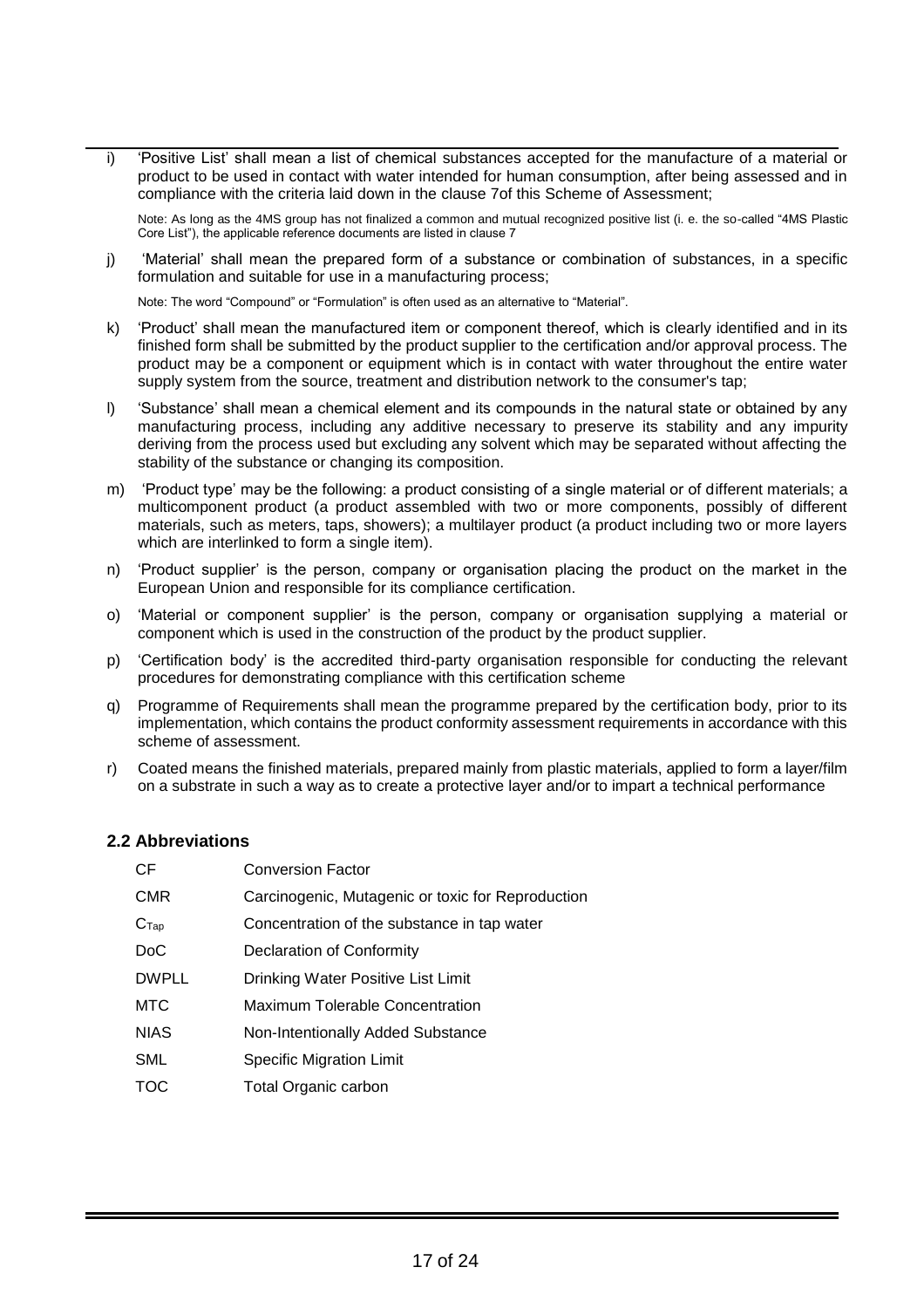### **3. Conformity of the material**

All the organic<sup>(1)</sup> materials (compounds/formulations) used in the manufacture of products in contact with water, shall be subject to the confirmation of conformity of the chemical substances which they are made of, in accordance with the following requirements:

(1): Non organic materials, such as metallic parts of a fitting, shall also comply with the applicable regulation in the place of use.

- a. The toxicological assessment of the complete formulation shall be realized with following limits:
	- Pipes and fittings 0,1%
	- O-rings and other fitting components 0,5%
- b. For the conformity assessment, the material or component supplier shall confirm to the product supplier or the certification body that all monomers, and additives used in the material are included on the positive list of substances (clause 7). However substances with specific migration limits shall be disclosed.

In the following cases only, disclosure of the identity of a substance in the DoC is not mandatory if the certification body is informed on the presence of non-disclosed substances, and the certification body confirms that:

i) the substance is not migrating in detectable concentrations, with indication of the detection limit<sup>(2)</sup>, if the material is used under the conditions of use explicitly specified in the DoC. or

ii) one tenth of the restriction cannot be exceeded up to a given material layer thickness or concentration of material in a blend, provided the conditions of use for which compliance is calculated or tested are clearly specified, or

iii) the residual concentration is so low that one tenth of the restriction is not exceeded on the basis of worst case calculation or modelling or migration data.

Sub- paragraphs (i) (ii) and (iii) can be refined based on the appropriate level of communication, allowing the certification body to prove on the basis of the information received on the other materials supplied from the same or other suppliers that the SML cannot be exceeded

(2): The detection limits can be an experimental value or a threshold used from modelling or worst case calculation. The detection limit of the analytical method has to be below the applicable restriction of the given substance

c. Substances used in materials may contain impurities originating from their manufacturing or extraction process. These impurities are non-intentionally added together with the substance (non-intentionally added substance – NIAS) [1]. As far as they are relevant for the risk assessment the main impurities of a substance should be considered and if necessary be included in the specifications of a substance. However it is not possible to list and consider all impurities in the authorisation. Therefore they may be present in the material or product but not included in the positive list of substances (clause 7)

Also, during the manufacture and use of materials and products, reaction and degradation substances can be formed. These reaction and degradation substances are non-intentionally present in the material (NIAS). As far as they are relevant for the risk assessment the main reaction and degradation substances of the intended application of a substance should be considered and included in the restrictions of the substance. However it is not possible to list and consider all reaction and degradation substances in the authorisation. Therefore they should not be listed as single entries in the positive lists of substances (clause 7).

Any potential health risk in the final material or product arising from use of production aids which are not listed in the clause 7, or from reaction and degradation substances should be assessed by the certification body in accordance with internationally recognised scientific principles on risk assessment.

d. Monomers and other precursors, production aids and additives shall be of good technical quality and not used in amounts exceeding those strictly required for the production of the product. Substances used in the manufacture of plastic layers in plastic materials and products shall be of a technical quality and a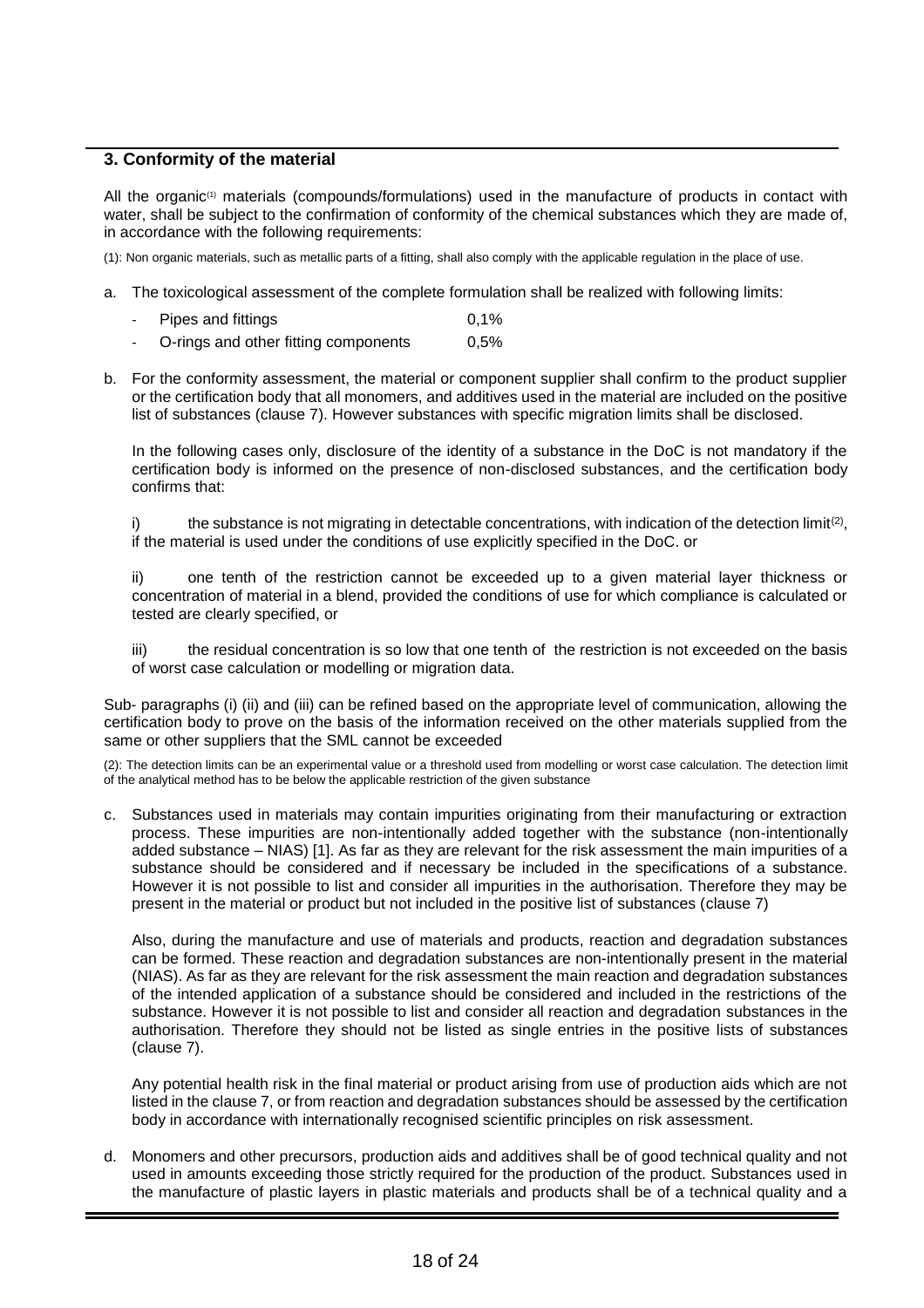purity suitable for the intended and foreseeable use of the materials or products. The composition shall be known to the manufacturer of the material and made available to the product supplier or certification body on request.

- e. The positive lists (clause 7) are not exhaustive and do not exclude the use of other substances. A substance not included in the lists may be accepted in the approval of the product, if demonstrated, on a case-by-case basis, by migration tests or validated mathematical modelling (e.g. Piringer) and using a suitable conversion factor, that the expected concentration of the substance in the water is lower than 0.1 µg/l at the tap. Based on this evidence the substances can be used without the need to add these substances to the positive list. The concentration level 0.1  $\mu$ g/l for C<sub>tap</sub> may be raised to 2.5  $\mu$ g/l if the genotoxicity tests show no genotoxic effect [2].
- f. In the assessment to be carried out, it shall be recognised that not all chemical substances used in the manufacture of the product will migrate to the water. Some substances form the stable part of a polymer and others will disappear during production, while others will completely decompose.

The conformity assessment of the chemical formulation of the product shall constitute a precondition for defining the migration tests of the effects on water quality. On basis of the data of the toxicological conformity assessment of the chemical formulation of the material, the Programme of Requirements shall be established to define at least the following elements:

- Collection conditions and preparation of the samples to be tested;
- Assessment tests of the effects on water quality;
- Identification of the relevant substances/parameters to be checked in the migration water;
- Assessment criteria of the laboratory results;
- Product acceptance criteria

#### **4 Assessment of the effects on water quality**

The product shall be submitted to tests in order to assess the organoleptic influence of the material and the migration of chemical substances to water, using the test methods and conditions of Table 1.

Tests shall be carried out on a sample, collected randomly in a batch of a product, if applicable, representative of the family of products intended to be placed on the market, provided that their chemical constitution and manufacturing and packaging conditions are identical or deemed to be equivalent.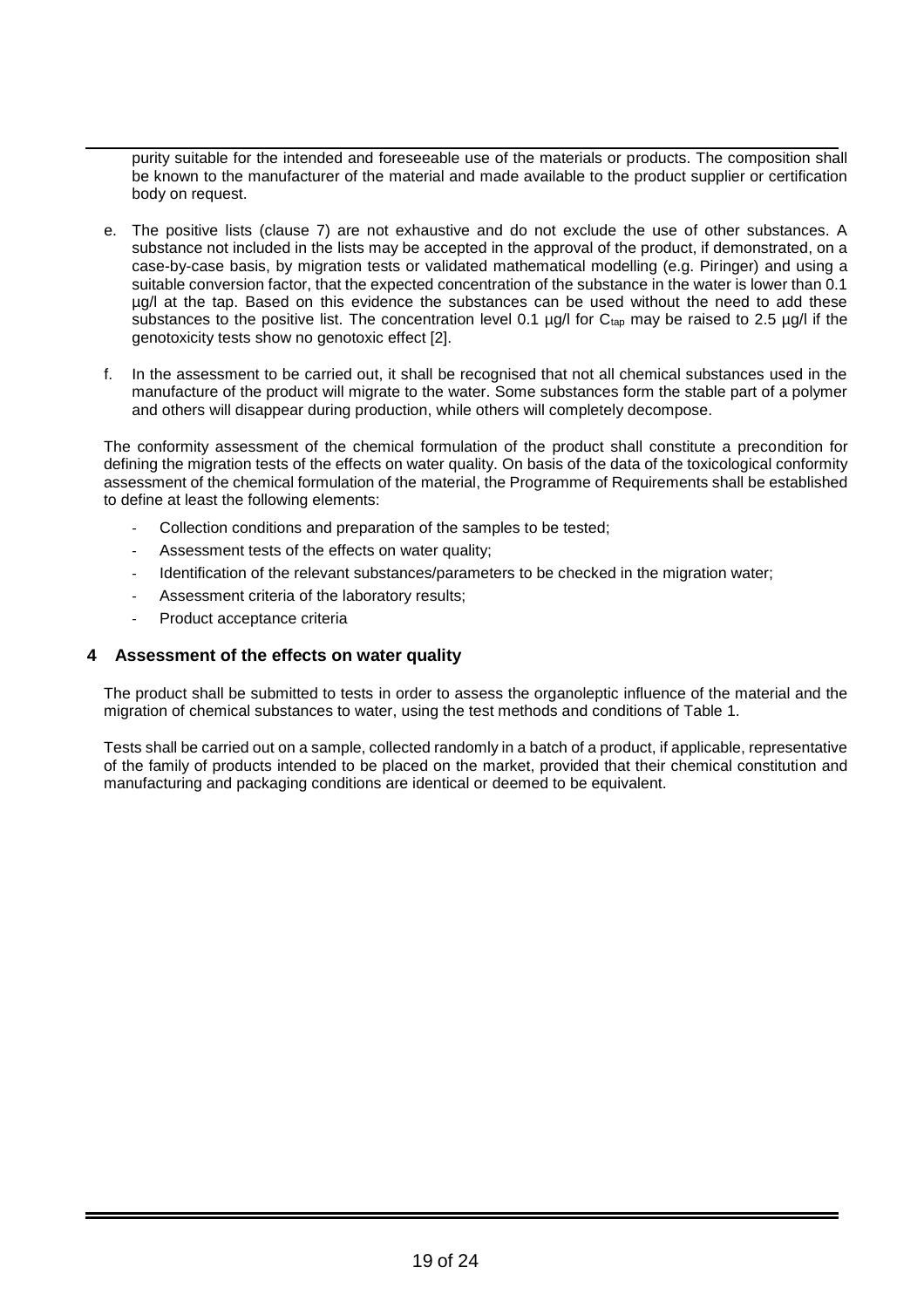#### **Table 1 - Hygienic requirements and test methods for products in contact with water intended for human consumption**

| Characteristic <sup>(a)</sup>                                                                                                                                                                                                                                                                                                                                                                                                                                                                                                                                                                                                                                                                                                                                                                                                                                                                                                                                                                                                                                                                                                                                                                                                                                                        | <b>Test Method</b>     | <b>Assessment</b><br><b>Method</b>                                      | <b>Test conditions</b> | Recommended<br>Acceptance criteria                                                                                                                                                                 |  |  |
|--------------------------------------------------------------------------------------------------------------------------------------------------------------------------------------------------------------------------------------------------------------------------------------------------------------------------------------------------------------------------------------------------------------------------------------------------------------------------------------------------------------------------------------------------------------------------------------------------------------------------------------------------------------------------------------------------------------------------------------------------------------------------------------------------------------------------------------------------------------------------------------------------------------------------------------------------------------------------------------------------------------------------------------------------------------------------------------------------------------------------------------------------------------------------------------------------------------------------------------------------------------------------------------|------------------------|-------------------------------------------------------------------------|------------------------|----------------------------------------------------------------------------------------------------------------------------------------------------------------------------------------------------|--|--|
| Organoleptic aspects                                                                                                                                                                                                                                                                                                                                                                                                                                                                                                                                                                                                                                                                                                                                                                                                                                                                                                                                                                                                                                                                                                                                                                                                                                                                 |                        |                                                                         |                        |                                                                                                                                                                                                    |  |  |
| Odour                                                                                                                                                                                                                                                                                                                                                                                                                                                                                                                                                                                                                                                                                                                                                                                                                                                                                                                                                                                                                                                                                                                                                                                                                                                                                | EN 1420                | EN 1622                                                                 | $23^{\circ}$ C         | $\leq 8$                                                                                                                                                                                           |  |  |
| Flavour                                                                                                                                                                                                                                                                                                                                                                                                                                                                                                                                                                                                                                                                                                                                                                                                                                                                                                                                                                                                                                                                                                                                                                                                                                                                              | EN 1420                | <b>EN 1622</b>                                                          | $23^{\circ}$ C         | $\leq 8$                                                                                                                                                                                           |  |  |
| Colour                                                                                                                                                                                                                                                                                                                                                                                                                                                                                                                                                                                                                                                                                                                                                                                                                                                                                                                                                                                                                                                                                                                                                                                                                                                                               | EN 13052-1             | <b>EN ISO 7887</b>                                                      | $23^{\circ}$ C         | $\leq 10$ mg/l PtCo                                                                                                                                                                                |  |  |
| Turbidity                                                                                                                                                                                                                                                                                                                                                                                                                                                                                                                                                                                                                                                                                                                                                                                                                                                                                                                                                                                                                                                                                                                                                                                                                                                                            | EN 13052-1             | <b>EN ISO 7027</b>                                                      | $23^{\circ}$ C         | Max 0.5 NTU increase                                                                                                                                                                               |  |  |
| migration of substances to water (b c)                                                                                                                                                                                                                                                                                                                                                                                                                                                                                                                                                                                                                                                                                                                                                                                                                                                                                                                                                                                                                                                                                                                                                                                                                                               |                        |                                                                         |                        |                                                                                                                                                                                                    |  |  |
| TOC <sup>(d)</sup>                                                                                                                                                                                                                                                                                                                                                                                                                                                                                                                                                                                                                                                                                                                                                                                                                                                                                                                                                                                                                                                                                                                                                                                                                                                                   | EN 12873-1 (e)         | EN 1484                                                                 | 23°C and 60°C          | $C_{\text{tap}} \leq 2$ mg/l C                                                                                                                                                                     |  |  |
| Parameters Drinking Water<br><b>Directive</b>                                                                                                                                                                                                                                                                                                                                                                                                                                                                                                                                                                                                                                                                                                                                                                                                                                                                                                                                                                                                                                                                                                                                                                                                                                        |                        | Accredited<br>method to<br>determine the<br>substance to be<br>analysed | 23°C and 60°C          | $C_{\text{tap}}$ 20 % of the<br>parametric value set out in<br><b>Drinking Water Directive</b><br>$[3]$                                                                                            |  |  |
|                                                                                                                                                                                                                                                                                                                                                                                                                                                                                                                                                                                                                                                                                                                                                                                                                                                                                                                                                                                                                                                                                                                                                                                                                                                                                      | Migration<br>modelling | <b>CEN/TR 16364</b>                                                     |                        |                                                                                                                                                                                                    |  |  |
| Specific substances of<br>positive list                                                                                                                                                                                                                                                                                                                                                                                                                                                                                                                                                                                                                                                                                                                                                                                                                                                                                                                                                                                                                                                                                                                                                                                                                                              | <b>Or</b>              |                                                                         | 23°C and 60°C          | $Ctap$ < limit specified in the<br>Positive List                                                                                                                                                   |  |  |
|                                                                                                                                                                                                                                                                                                                                                                                                                                                                                                                                                                                                                                                                                                                                                                                                                                                                                                                                                                                                                                                                                                                                                                                                                                                                                      | EN 12873-1 (e)         | Accredited<br>method                                                    |                        |                                                                                                                                                                                                    |  |  |
| Unsuspected substances                                                                                                                                                                                                                                                                                                                                                                                                                                                                                                                                                                                                                                                                                                                                                                                                                                                                                                                                                                                                                                                                                                                                                                                                                                                               | Migration<br>modelling | <b>EN/TR 16364</b>                                                      | $23^{\circ}$ C         | $($ f)                                                                                                                                                                                             |  |  |
| enhancement of microbial growth                                                                                                                                                                                                                                                                                                                                                                                                                                                                                                                                                                                                                                                                                                                                                                                                                                                                                                                                                                                                                                                                                                                                                                                                                                                      |                        |                                                                         |                        |                                                                                                                                                                                                    |  |  |
| <b>EMG</b>                                                                                                                                                                                                                                                                                                                                                                                                                                                                                                                                                                                                                                                                                                                                                                                                                                                                                                                                                                                                                                                                                                                                                                                                                                                                           | EN 16421               | method 2 (biofilm<br>volume)                                            | $23^{\circ}$ C         | a) products with<br><= (0,05+0,02) ml/800cm <sup>2</sup><br>b) large area sealing <<br>$(0,12+0.03)$ ml / 800 cm <sup>2</sup><br>c) small area sealing <<br>$(0,20+0.03)$ ml / 800 cm <sup>2</sup> |  |  |
| As long as no European hygienic scheme is in place, only the characteristics relevant for the EU member state for which the approval<br>a)<br>is requested, shall be tested.<br>b)<br>For organic materials, dissemination models for the estimated calculation of the level of migration of a substance under certain<br>conditions, avoid more complex, time consuming and costly tests. Instead of the migration test, mathematical models such as the<br>Piringer model may preferably be used to calculate the estimated level of migration of substances from materials in water intended for<br>human consumption. Conditions are described in CEN/TR 16364 (Prediction of migration from organic materials using mathematical<br>modelling).<br>Conversion factors shall be applied to migration results to calculate the estimated concentration at the tap (see 5.1)<br>C)<br>The value obtained in the TOC test may be used to demonstrate that the levels of total organic carbon are so low that the concentration<br>d)<br>limits of a particular substance in the tap water cannot be exceeded.<br>Unless the acceptance criteria is met before, the assessment should be based on the 30 <sup>th</sup> day migration exposure (ie 9 <sup>th</sup> migration in<br>e) |                        |                                                                         |                        |                                                                                                                                                                                                    |  |  |

f) Unsuspected substances acc. EN 15768 is not listed due missing evaluation criteria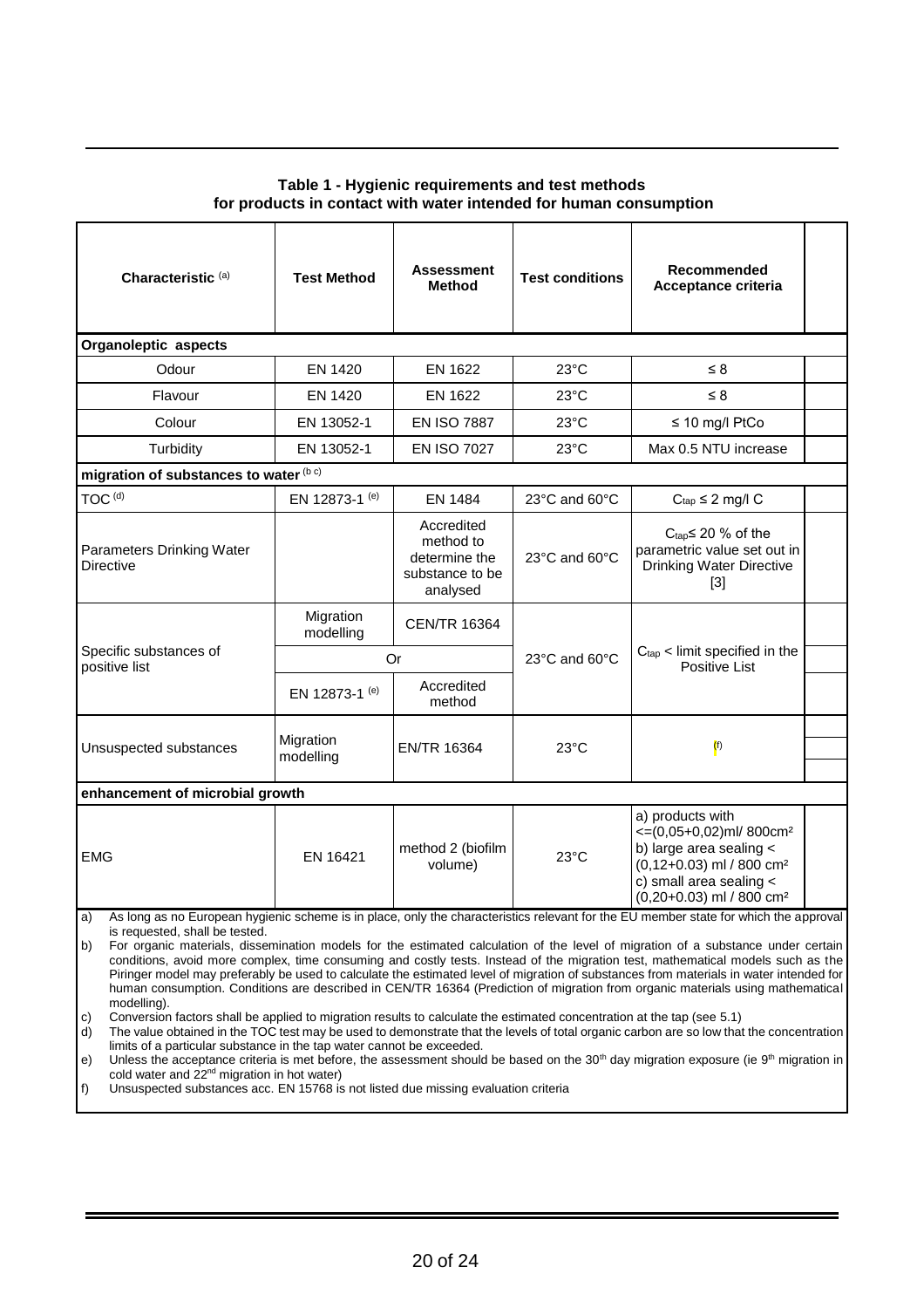### **5 Acceptance criteria**

Product approval shall only be given provided that there is compliance with all the applicable requirements in the country where the product will be placed on the market.

### **5.1 Conversion factors**

Conversion factors shall be used to convert the migration test result into an average concentration representative of the real situation. The calculated concentration shall be subsequently compared with the MTC (in mg/l or μg/l) of the substance in the tap water set out in the Positive List.

In accordance with the requirements set out at European level, any CF is composed of a geometric factor (Fg, which depends on the surface area/volume ratio stated in dm-1) of the product and an operational factor (F<sub>o</sub>, residence or contact time of the water, stated in days).

#### Table 8 – Criteria applied to the conversion factors

| <b>Product group: Piping</b>                                   | $F_q = S/V$<br>$(dm^{-1})$ | $FO = t$<br>(days) | $CF = Fg \times Fo$<br>$(days. dm-1)$ |  |  |
|----------------------------------------------------------------|----------------------------|--------------------|---------------------------------------|--|--|
| Building network: (10 mm $\leq$ ID $<$ 160 mm)                 | Max $40^{(a)}$             | 0.5                | Max 20                                |  |  |
| Distribution network: (80 mm $\leq$ ID $<$ 300 mm)             | Max $5^{(a)}$              |                    | <b>Max 10</b>                         |  |  |
| use real S/V of the smallest dimension, max. 40, max, 5<br>(a) |                            |                    |                                       |  |  |

<span id="page-22-0"></span>In [Table 9](#page-22-0) CFs for product groups are shown, depending on their application.

#### Table 9 – Conversion factors per product group

|                | <b>Product group</b>                                                                                                                                              | СF<br>$(day.dm-1)$ |
|----------------|-------------------------------------------------------------------------------------------------------------------------------------------------------------------|--------------------|
| А.             | Pipes and their internal coating                                                                                                                                  |                    |
| A1             | Hot & cold (building networks, buildings)                                                                                                                         | 20                 |
| A2             | $ID < 300$ mm (distribution network)                                                                                                                              | 10                 |
| В              | <b>Fittings</b>                                                                                                                                                   |                    |
| <b>B1</b>      | Hot & cold (building networks, buildings)                                                                                                                         | 4                  |
| <b>B2</b>      | 80 mm $\leq$ ID $<$ 300 mm (distribution network)                                                                                                                 | $\mathcal{P}$      |
| C              | Ancillary components (a)                                                                                                                                          |                    |
| C <sub>1</sub> | $ID < 80$ mm (building networks, buildings)                                                                                                                       | 0.4                |
| C <sub>2</sub> | 80 mm $\leq$ ID $<$ 300 mm (distribution network)                                                                                                                 | 0.2                |
| (a)            | Group C includes fitting components such as o-rings and other parts, if tested separately. If a product is<br>tested as a unit then the CF of Group B shall apply |                    |

Notes:

(1) If a series of different products is made from the same raw material and the same ancillary materials under the same manufacturing process (the so-called product family), and the product with the highest S/V is assessed and approved, then the whole range of products shall be permitted to be used for all areas of application within the product group without requiring additional testing.

For process verification and audit tests other than the smallest pipe diameter may be tested. If, in this case the field concentration  $C_{\text{tap}}$  exceeds MTC $_{\text{tap}}$  and half the value of the last measured concentration does not exceed MTC $_{\text{tap}}$  the test shall be repeated on a pipe sample made of the same material but smaller diameter, e.g. worst case  $ID = 10$  mm.

(2) Fittings are considered to be a complete functional unit made up of one or more components or materials, which may be in contact with water, e.g. taps, valves, meters pipe links, flexible fittings.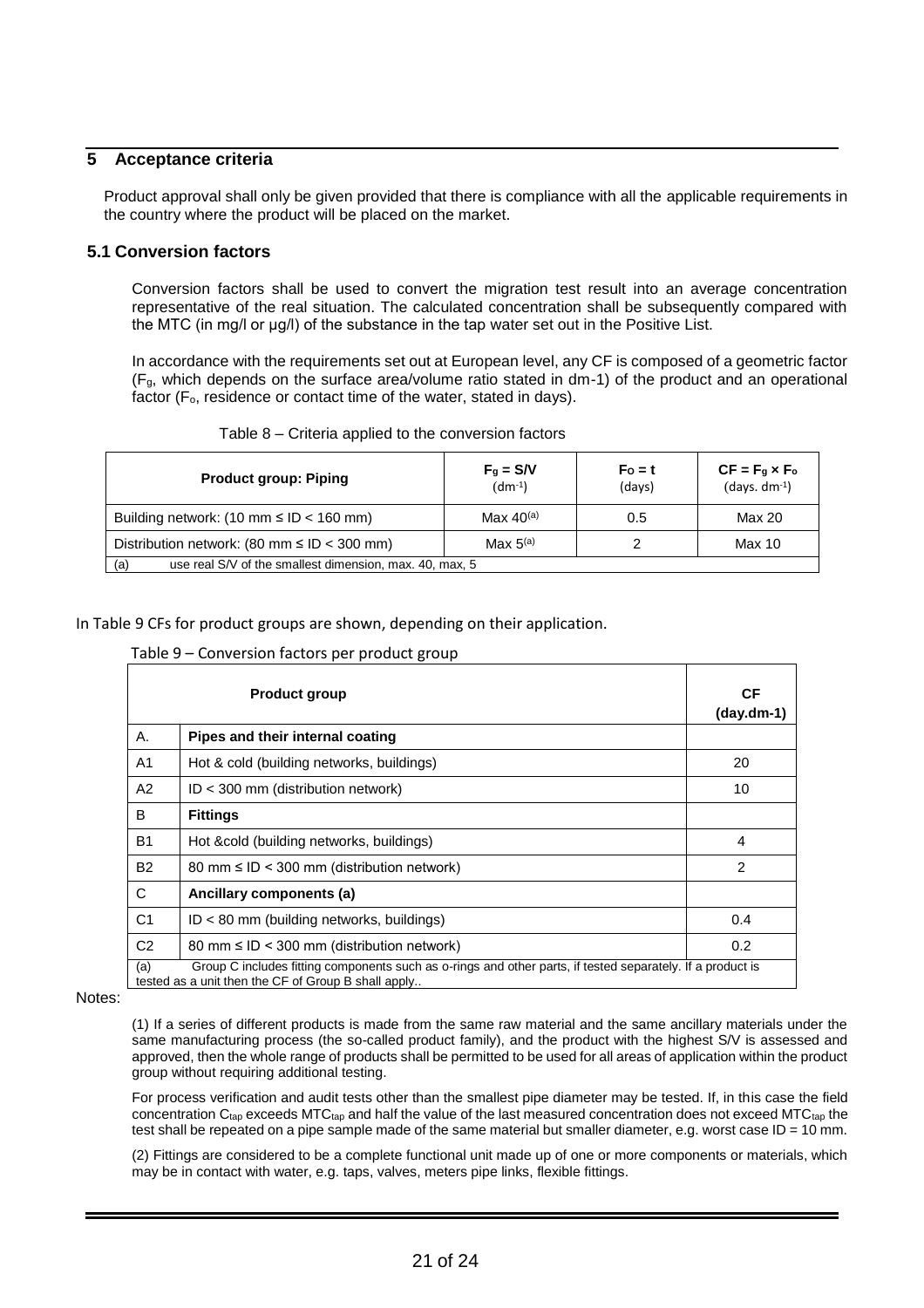#### **5.2 Calculation of the expected concentration of the substance in water**

The migration of substances from materials to water depends on the type of material and migration conditions (temperature, contact time, S/V ratio and hydraulic condition of the water). The (S/V) ratio of the tested sample and contact time in the migration test, carried out in accordance with EN 12873-1 are different from the real use of the product in situations of normal operation.

The migration speed (Mn) of the test substances for water should be calculated as specified in the migration testing standards:

 $M_n = C_n/(S/V \times t)$ , stated in (mg.dm $^{-2}$ .d $^{-1}$ )

To assess product conformity, the results of the maximum concentration of substances (in mg/l or μg/l) obtained at laboratory-scale should be converted to real-scale by applying a CF.

The results obtained in the nth migration period (at 23 ºC and high temperatures) are used to estimate the concentration of the substance in tap water (Ctap):

$$
C_{\text{tap}} = M_n \times CF
$$
, stated in (mg/l or µg/l),

where:

- $M<sub>n</sub>$  is the migration speed of migration period n
- n is the sequence number of the migration period (1, 2, 3, …22). (Period 22 corresponds to day 30 at 60°C and 85°C)
- $C_n$  is the concentration of the substance measured in mg/l for migration period n
- S/V is the ratio of the surface area by volume in dm<sup>-1</sup>
- t is the duration of the migration period in days (1 or 3 days)

In the case of a low risk product, conformity may be demonstrated, without the need for migration tests, by calculating the estimated concentration of the substance to the migration water, from the assessment of its chemical formulation presented with the level of specification of 0.1 % (m/m). For this purpose, the product supplier or certification body shall demonstrate the conformity assessment of the product and provide all the relevant information on the application thereof, as follows:

- Average amount used in the application of the product;
- Potential disappearance of solvents due to evaporation;
- Possible interaction between substances;
- Configuration of the piping systems, such as number of connections;
- Contact surface;
- Volumes of water in the system.

The estimated concentration of the migration of substances to the water may be calculated by one of the following methods:

- Analytical determination of the substance in the migration water, using an appropriate method of analysis, with a limit of detection of at least 0.1 µg/l;
- Mathematical modelling recognised by the 4MS Group
- Calculation of the average migration of the amount of the substance, used in the manufacture of the product, to the migration water over 100 days, based on the "wetted thickness" [5] of the plastic material in contact with water, which is specified as 100 um for polyolefin and 50 um for all other plastic products:

C ( $\mu$ g/l) = Q (%) x (S/V) x E<sub>w</sub> x D x 10<sup>6</sup> / (100 x 100)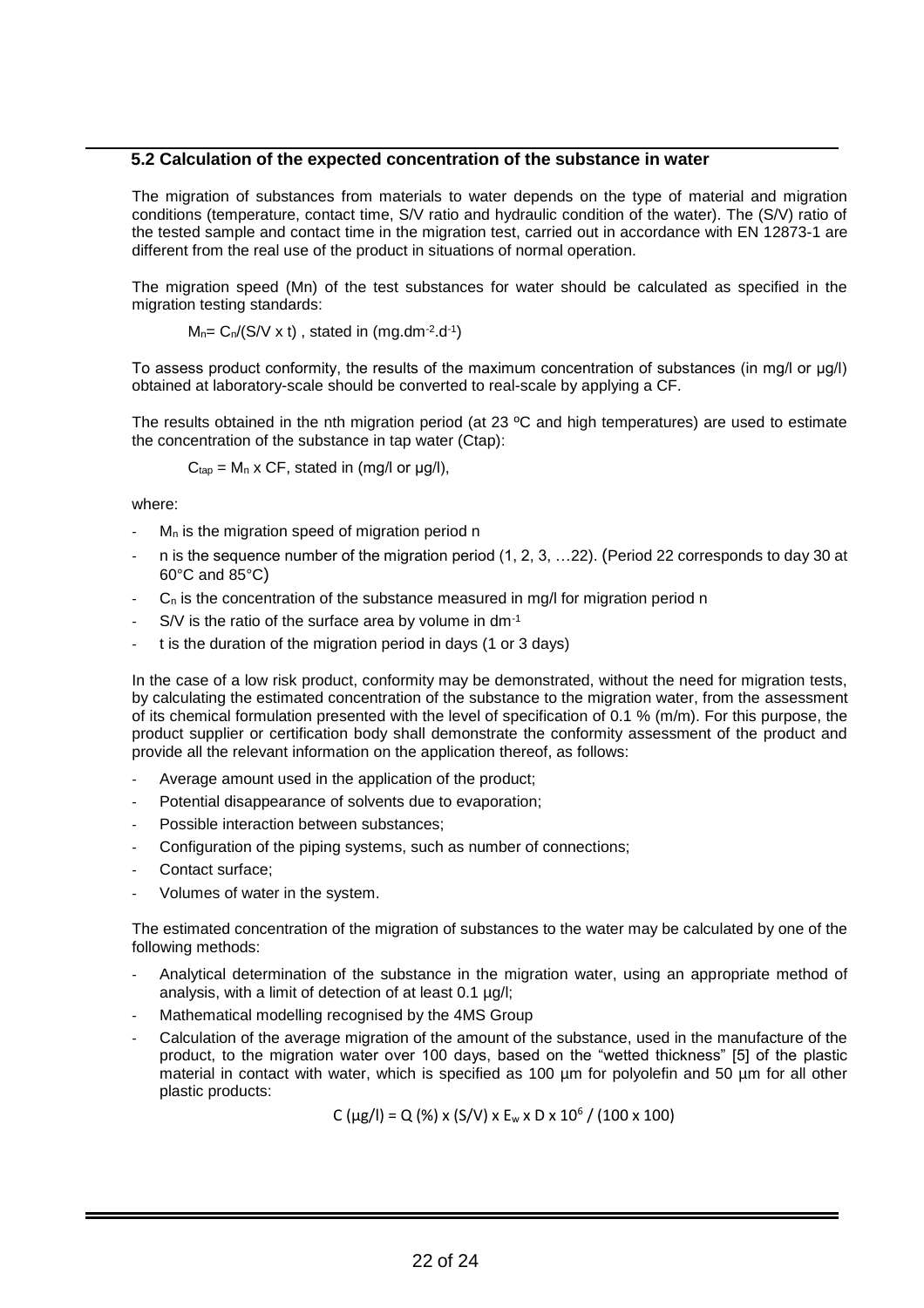#### where:

- C Average concentration over 100 days of the migrant into the water in µg/l
- Q Content of the migrant in the organic material in %
- S/V surface/volume ratio of the product in dm-1
- $E_w$  Wetted thickness (m). It is 100  $\mu$ m for polyolefin and 50  $\mu$ m for other materials
- D Density of the product in kg/m3
- 10<sup>6</sup> Factor due to the conversion of concentration in g/l into µg/l
- 100 Factor due to the expression of the concentration in %
- 100 100. Migration (24h)

Using the following mathematical relation, the maximum concentration of a migrant in the plastic material can be calculated for having an average worst-case migration over 100 days equal to 0.1 µg/l.

 $Q(\%) = 0.1 (\mu g/I) \times 10^{-2} / [E_p \times (S/V) \times (D_{\text{pol}}/D_w)]$ 

where:

- Q content of the migration substance in the plastic or silicone material
- Ep the total thickness of the plastic or silicone material
- S/V the surface/volume ratio
- $D_{pol}$  density of product
- $D_w$  density of water

However, this assessment does not apply to substances classified, proven or suspected, as carcinogenic, mutagenic or toxic to reproduction (CMR), if not authorized by the Commission.

### **5,3 Assessment of product conformity**

When assessing product conformity, the following requirements shall be applied:

- The toxicological conformity of the materials of the product with the criteria set out in the positive lists of clause 7.
- Products must fulfil the requirements for the organoleptic aspects set out in in accordance with clause 4.1 after three, respective nine migration periods for cold water and after seven, respective twentytwo migration periods for warm and hot water, as far as relevant to the product concerned.
- The concentration of the substance in the water should not increase during the migration test. If more than three migration periods are necessary to demonstrate the downward trend of the concentration of the substance in the water, the total migration test time may be extended to nine migration periods for cold water and 22 for warm or hot water.
- The expected concentration of the substance at the tap (Ctap), determined by migration tests in accordance with the standards specified in this Scheme for Assessment [4] and after the conversion factor has been applied, should be compared to the maximum tolerable concentration at the tap (MTC<sub>tap</sub>): Mn  $\leq$  (MTC<sub>tap</sub> / CF); C<sub>tap</sub>  $\leq$  MTC<sub>tap</sub>.
- If the Ctap value is not in accordance with the MTC $_{tap}$  value on day 9 of the migration time,(3rd migration at 23°C, or 7th migration at 60°C [4] and if it is expected that the migration speed of the substance shall decrease over time, the migration test may be extended to a total migration time of up to 9 migration periods in cold water and twenty-two for 60°C, in compliance with that specified in the migration testing standard.
- To assess the level of impact of the product on water quality, an assessment must be carried out of the results of the maximum concentration of the substances analysed in the water (Ctap), after the application of the CF as set out in this Annex, applying the criteria given in Table 1.